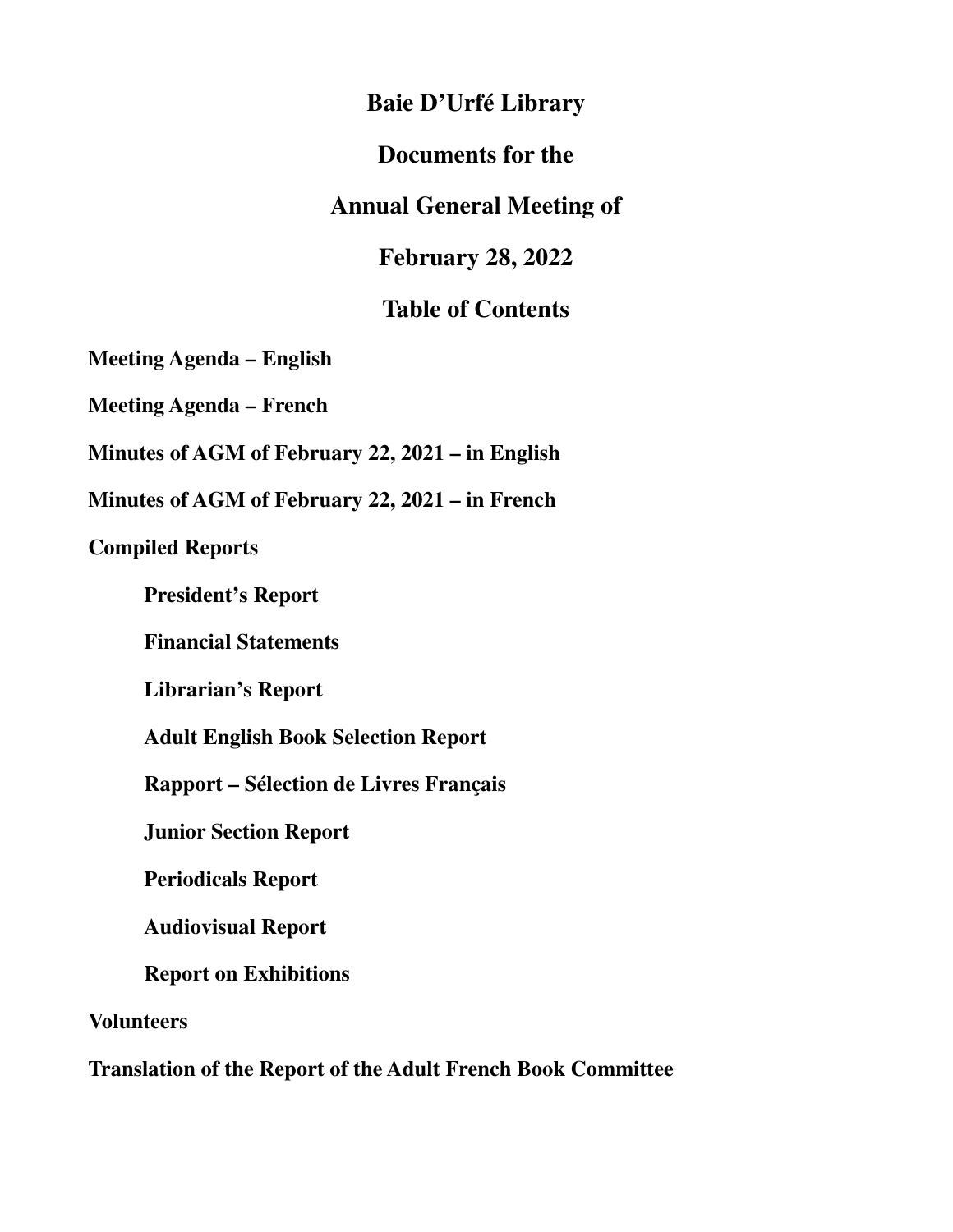### **Baie D'Urfé Library**

### **AGENDA**

### **Annual General Meeting of**

### **February 28, 2022**

- **1. Calling the meeting to order**
- **2. Approval of the agenda**
- **3. Approval of the minutes of the AGM of February 22nd, 2021**
- **4. President's Report**
- **5. Treasure's Report**
- **6. Librarian's Report**
- **7. Committee Reports:** 
	- **A. Adult English Book Selection Report**
	- **B. Adult French Book Selection Report**
	- **C. Junior Section Report**
	- **D. Periodicals Report**
	- **E. Audiovisual Report**
	- **F. Report on Exhibitions**
- **8. Volunteers**
- **9. Election of Examiner of the Financial Statement**
- **10. Report of the Nominating Committee and Election of Officers**
- **11. Questions and comments from the public**
- **12. Adjournment**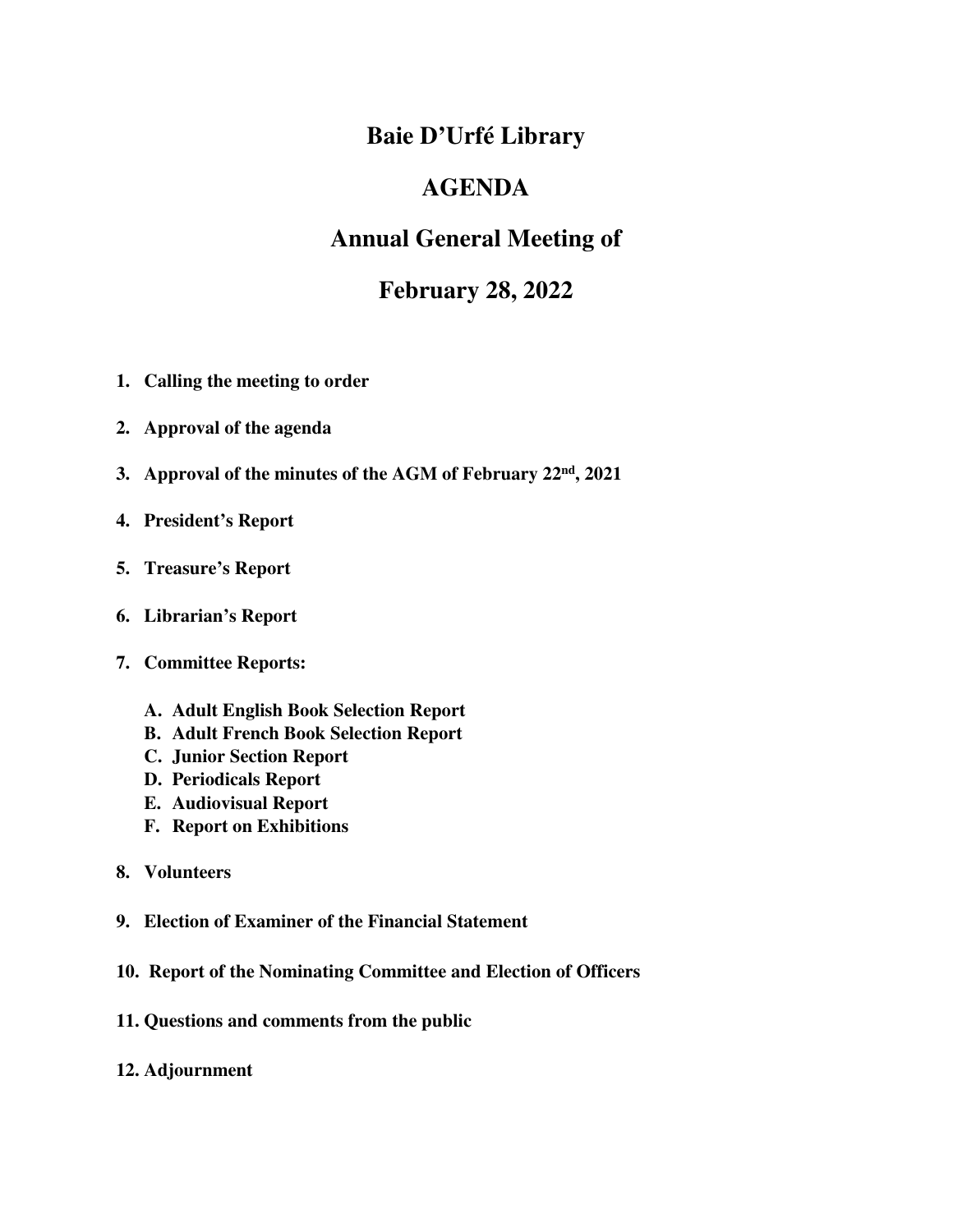### **Bibliothèque de Baie-D'Urfé**

## **Ordre du jour Réunion annuelle générale du 28 février 2022**

- **1. Ouverture de la séance**
- **2. Approbation de l'ordre du jour**
- **3. Approbation du procès-verbal du 22 février 2021**
- **4. Rapport du président**
- **5. Rapport du trésorier**
- **6. Rapport du bibliothècaire**
- **7. Rapports des comités** 
	- **A. Achat de livres anglais adultes**
	- **B. Achat de livres français adultes**
	- **C. La section junior**
	- **D. Les revues**
	- **E. L'audio-visuelle**
	- **F. Les expositions**
- **8. Les bénévoles**
- **9. Élection d'un vérificateur fiscal**
- **10. Rapport du comité des nominations et l'élection des officiers**
- **11. Questions et commentaires du public**
- **12. Levée de la séance**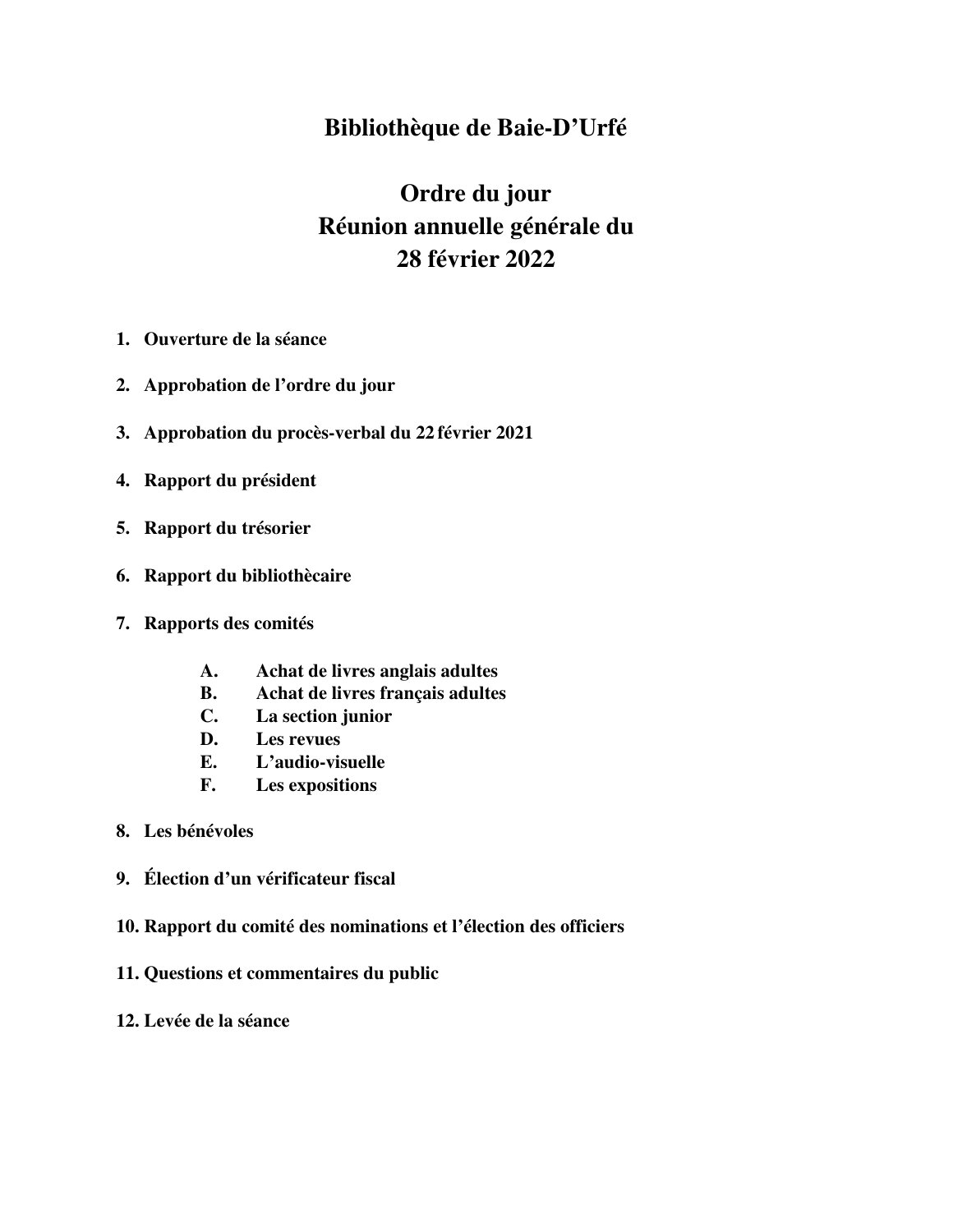# **Baie D'Urfé Library Minutes of the Annual General Meeting**

# **February 22, 2021 at 7:30 pm**

| <b>Officers Present:</b>      | Elise Titman, president       |  |  |
|-------------------------------|-------------------------------|--|--|
|                               | Nadia Bissada, vice-president |  |  |
|                               | Doug Cole, treasurer          |  |  |
|                               | Philip Cumyn, secretary       |  |  |
| <b>Library Staff:</b>         | Christopher Marsh             |  |  |
|                               |                               |  |  |
| <b>Members of the Public:</b> |                               |  |  |
| Linda Audet                   |                               |  |  |
| Cloudagh Basserman            |                               |  |  |
| <b>Beverly Beauchamp</b>      |                               |  |  |
| Andrew Belcher                |                               |  |  |
| Joanne Casey                  |                               |  |  |

Sophie Dutoy Heidi Ektvedt\* Paul Fortin Andrea Gilpin\*\* Margaret Hallahan Wanda Lowensteyn\*\* Sandra Munro Christine Muhling Lynda Phelps\*\* Herb Pidcock Yolanda Rodriguez Janet Ryan\*\* Tobby Skeie Manon Tourigny Kitty Wilkes \* Mayor of Baie D'Urfé \*\*Member of council

Given the Covid epidemic, the meeting was held on Zoom.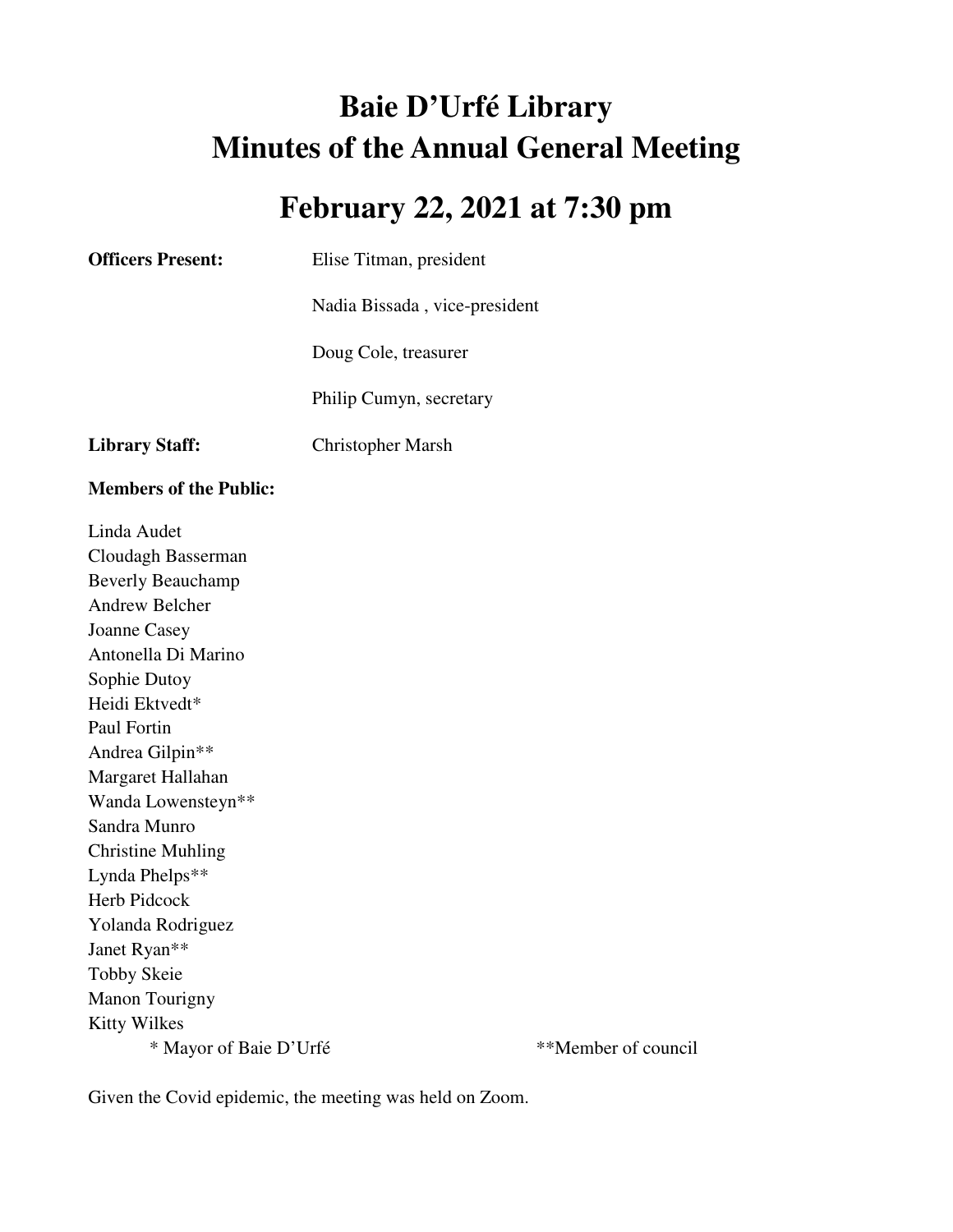### **1. Calling the meeting to order**

President Elise Titman called the meeting to order at 7:38 pm and established that there was a quorum.

### **2. Approval of the Agenda**

Herb Pidcock moved the approval of the agenda, he was seconded by Tobby Skeie and the motion was carried.

### **3. Approval of the Minutes of the 2020 AGM**

Nadia Bissada moved that the minutes of the Annual General Meeting of February 24<sup>th</sup> 2020 be adopted as presented, Manon Tourigny seconded the motion and it was carried.

### **4. President's Report** (prepared by Elise Titman)

Elise summarized her report, the key event of the year being the Covid epidemic which caused the complete closure of the library for parts of the year and its opening under very controlled conditions for most of the rest of it. The details are given in Elise's report; a copy of the report is attached.

*Elise then thanked the staff and the volunteers including the members of the Executive for their support. And lastly she thanked the Town Council and the Province for* the financial support they provided.

### **5. Treasure's Report** (prepared by Doug Cole)

Doug reviewed the highlights of his report and indicated that the library had had a good year. He was particularly pleased that, in spite of the epidemic, it had been possible to maintain the staff at full salary.

Doug's detailed report is attached as is Paul Fortin's review of the 2020 financial statement.

### 6. **Librarian's Report** (prepared by Chris Marsh)

Chris summarized his report which is attached as are his reports on membership, interlibrary loans, circulation and books in the collection.

Manon Tourigny asked two questions concerning the policies and criteria for weeding books from the collection. Chris referred to provincial standards for the collection size relative to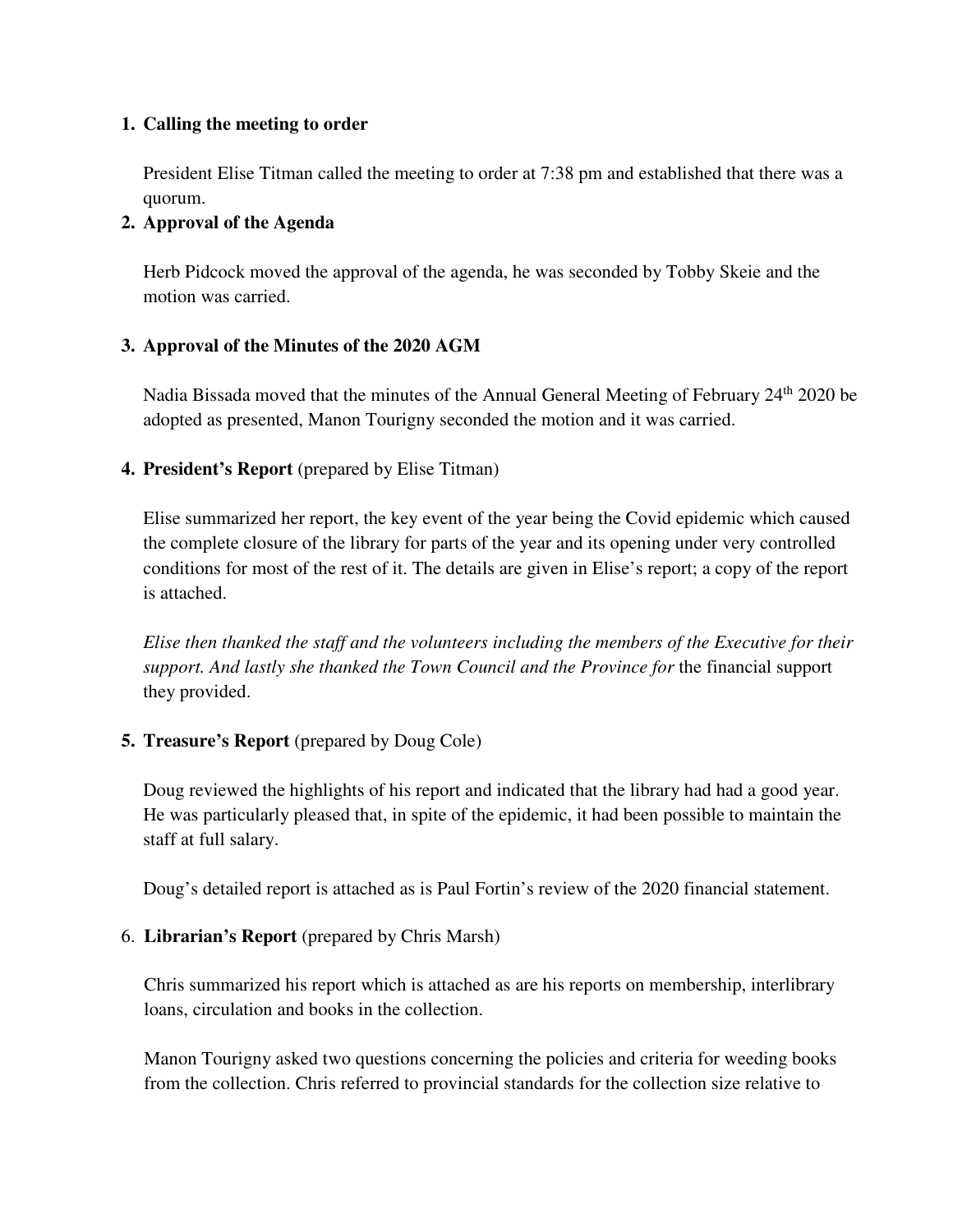population, which in the library's case is well above norms and the limitations of shelf space requiring regular revision of the collection, adding that weeding criteria include circulation figures, condition of the book, and literary value.

Lynda Phelps commented that weeding is always a mental struggle and that congratulated Chris on his handling of it.

### **7. Committee Reports:**

### **A. Adult English Book Selection Report** (prepared by Herb Pidcock)

Herb summarized his report; a copy of it is attached.

### **B. Adult French Book Selection Report** (prepared by Sophie Dutoy)

Sophie summarized her report, a copy of which is attached. As the report is in French, a copy of an English translation is also attached.

Sophie thanked the members of the French Book selection Committee and in return was thanked by Manon Tourigny, one of its members.

### **C. Junior Section Report** (prepared by Beverley Beauchamp)

Bev summarized her report, a copy of which is attached. She thanked the members of her committee and indicated in particular that a key part of their activities consisted of checking the state of the Junior section book shelves and of their books.

Mayor Ektvedt then asked about the language of the books bought over the year and Bev answered that 58% were in English, 38% were in French and the rest were audio-visual items.

### **D. Periodicals Report (**prepared by Chris Marsh for Dianne Perdue Lilley)

As Dianne had resigned at the end of the year, the Periodicals Report (prepared by Chris) was tabled.

Elise Titman then introduced Yolanda Rodriguez who, Elise said, is taking over the responsibility for periodicals along with Danielle Brabander.

### **E. Audiovisual Report** (prepared by Kitty Wilkes)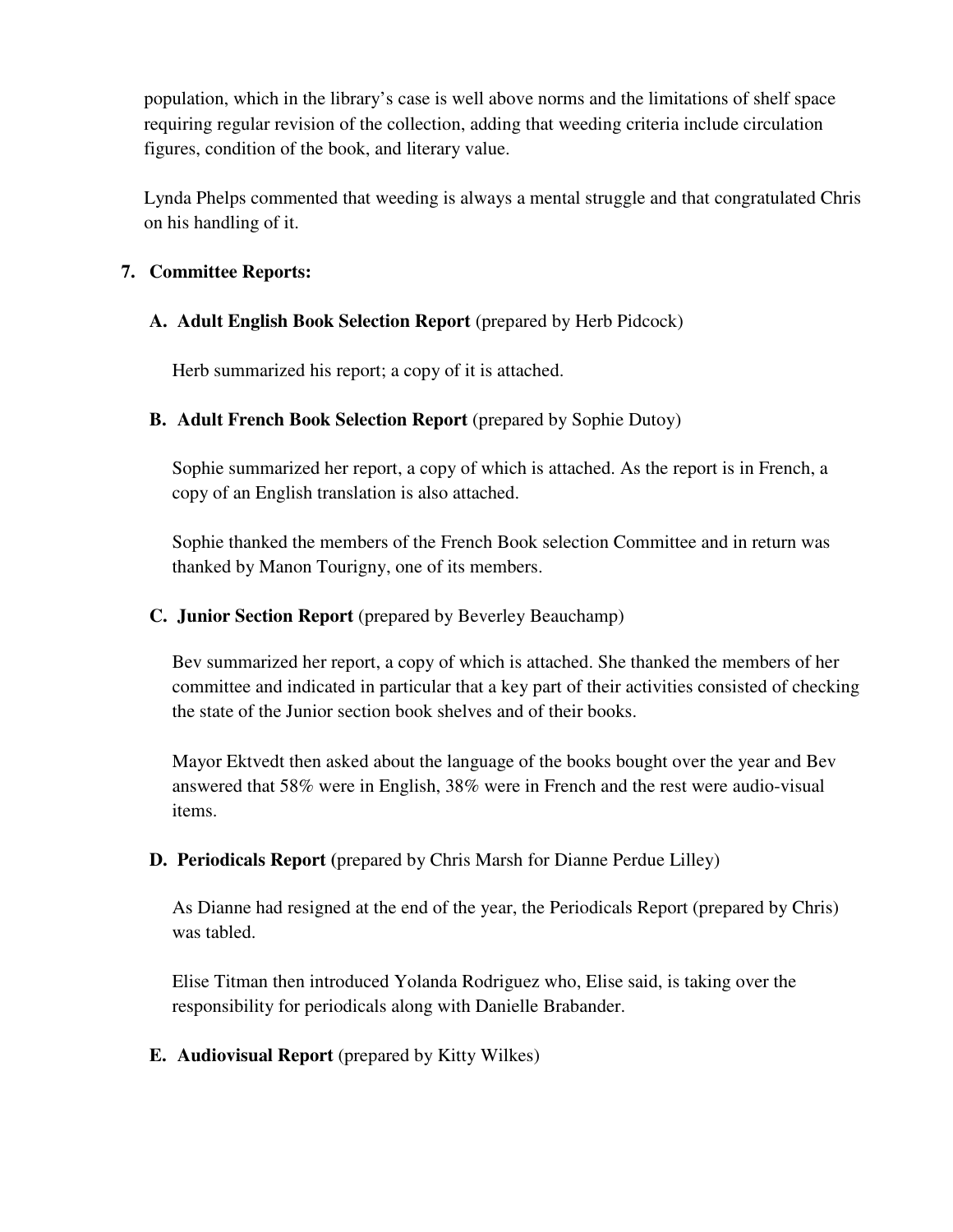Kitty summarized her report, indicating that she had managed to spend her budget. She then thanked John Ahrens, Chris Marsh and Linda Audet for their help during the year.

### **F. Report on Exhibitions** (prepared by Tobby Skeie)

Tobby summarized his report and a copy of it is attached. In effect there had been only one exhibition during the year because of the Covid epidemic. However, he indicated those whose works he had planned to exhibit during 2020 have agreed to having their work shown once conditions allow.

Elise Titman commented that she really appreciated the exhibits as they brighten up the library.

### **8. Volunteers** (prepared by Margaret Hallahan)

Margaret summarized her report and thanked the volunteers, of whom there presently are 82. A copy of Margaret's report is attached.

Elise indicated that the monthly library articles in the News and Views were prepared by Nadia Bissada and she thanked Nadia for her work over the past year.

### **9. Election of Examiner of the Financial Statement**

Doug Cole stated that Paul Fortin had offered to review the 2021 books for the library and a motion to accept his offer was moved by Doug, seconded by Elise Titman and carried. Paul, who was present, signified his agreement.

### **10. Modifying the Constitution**

At Elise Titman's request, Philip Cumyn indicated that Doug Cole had been treasurer for the last three years, that no one has been found to replace him and that he (Doug) had agreed to stay on for the moment. Philip then said that as the constitution limits an officer to serving three consecutive years it was necessary to change the constitution. In detail Article 9 section iv of the constitution presently reads:

 The four Officers of the Library shall hold office for one year, but may be re-elected each year for a maximum of two subsequent years. After serving three years in a particular office, he or she may not be re-elected to that office until an interval of at least one year has elapsed.

As had been discussed and approved at the Executive Meeting of February 8<sup>th</sup> 2021,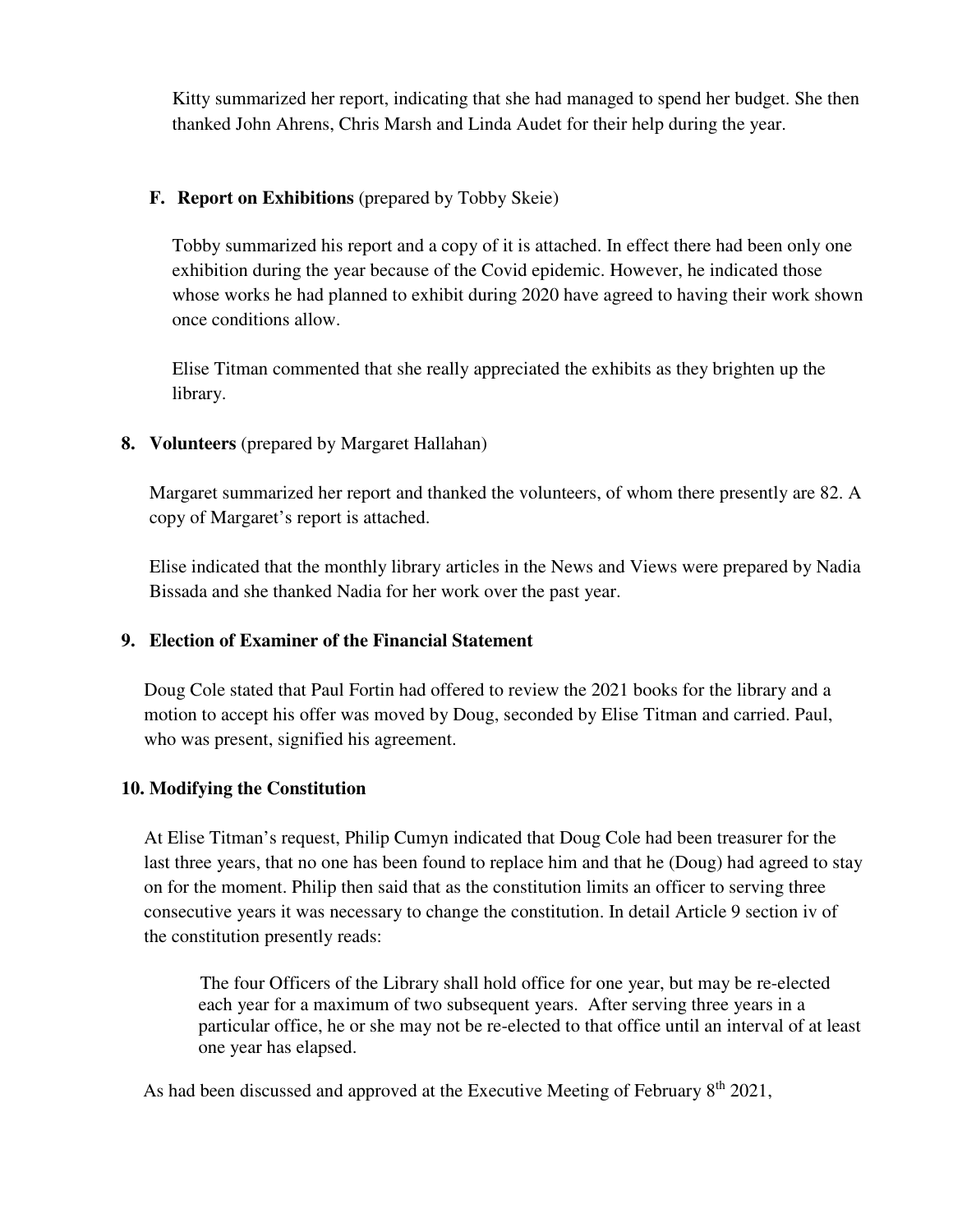Philip then moved that Article 9 section iv of the constitution be changed to read:

The four Officers of the Library shall hold office for one-year and may be re-elected each year for a maximum of two subsequent years. Under normal circumstances after serving three years in a particular office, he or she may not be re-elected to that office until an interval of at least one year has elapsed. However, when no one can be found to fill the office, the officer may be elected to a maximum of three subsequent one year terms.

The motion was seconded by Nadia Bissada and carried.

### **12. Report of the Nominating Committee and the Election of Officers**

 As past president and thus chairman of the Nominating Committee, Philip Cumyn indicated that he had received the following nominations:

 Nadia Bissada for President Sophie Dutoy for Vice President Doug Cole for Treasurer and Joanne Casey for Secretary.

Philip then asked if there were any other nominations and as there were none, declared the above slate of officers acclaimed.

### **13. Questions, comments and thanks**

Nadia Bissada thanked Elise Titman for all her efforts over the past year.

 Mayor Ektvedt asked the treasurer, Doug Cole, what he planned to do with the \$10,000.00 that the CNR had indicated to the Town it would donate to the library. Doug indicated that the library would decide once it gets the grant and Mayor Ektvedt said that she would follow up on the matter with the CNR.

 Mayor Ektvedt then, on behalf of the Town, thanked the library executive, its volunteers and staff for all their efforts over the past year.

 Elise Titman noted that Philip Cumyn was retiring from the executive and had, while on the library executive, been responsible for audio-visual matters and for exhibitions and had served as vice president, president, past president and secretary. Elise then expressed her thanks to him and held up a plaque she was going to present to him "thanking him for his many years of dedicated volunteer service to our library".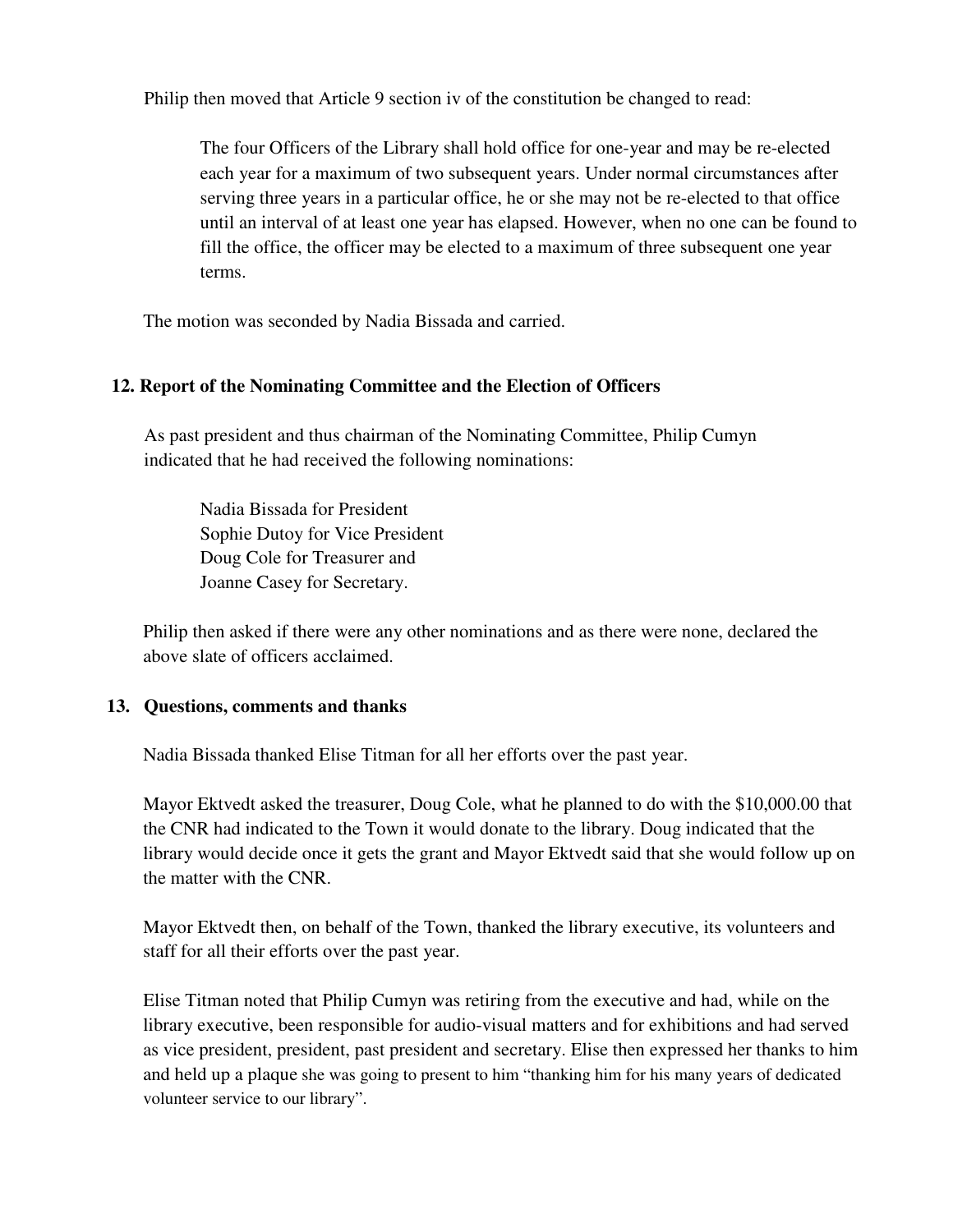### . **14. Adjournment**

Nadia Bissada moved to adjourn the meeting at 8:45 pm.

Issued for approval Philip Cumyn (Secretary) 2021-02-24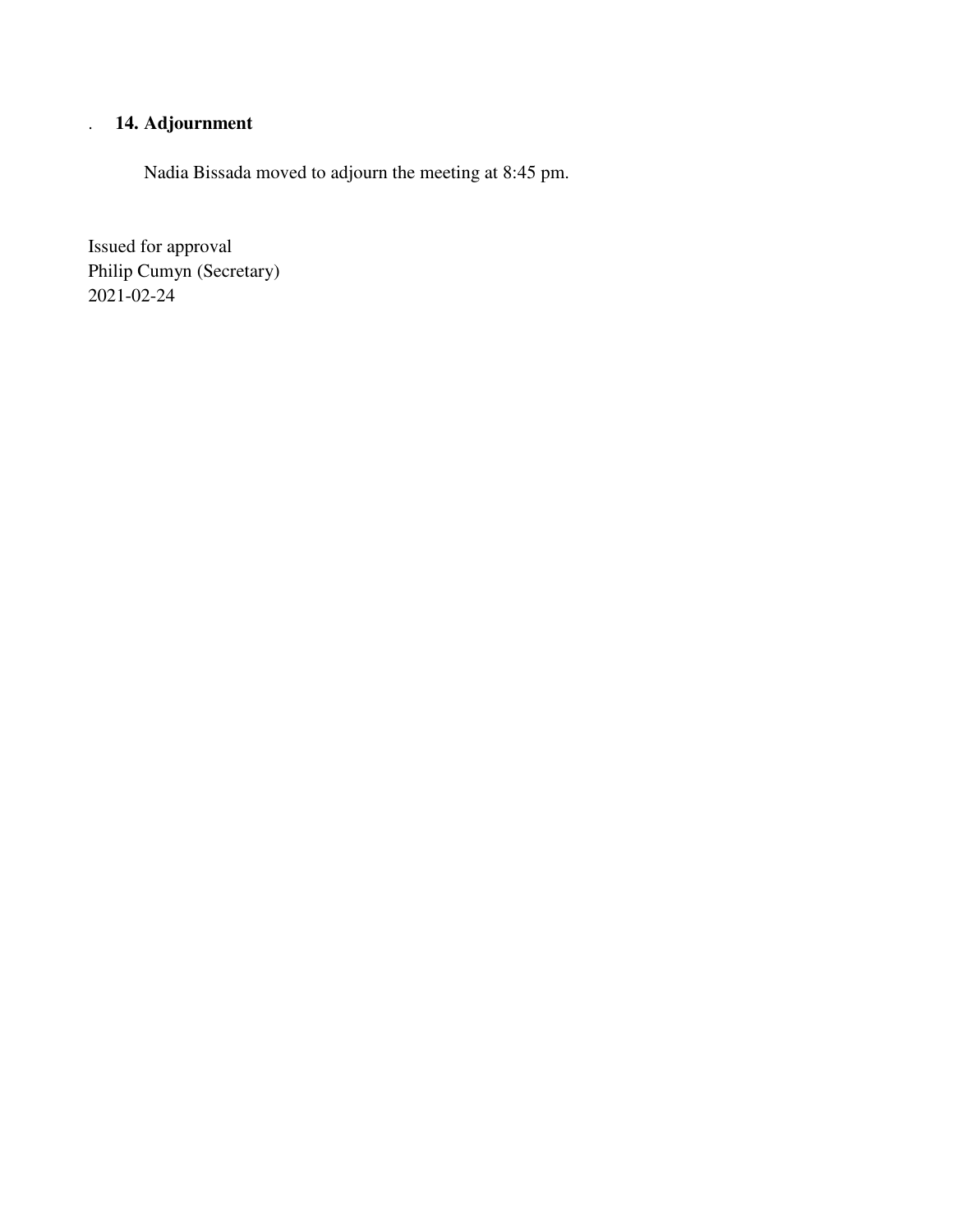# **Bibliothèque Baie D'Urfé Compte rendu de la réunion annuelle générale**

# **22 février, 2021 à 19:30**

**Officiers présents:** Elise Titman, président

Nadia Bissada , vice-président

Doug Cole, trésorier

Philip Cumyn, secrétaire

**Personnel de la bibliothèque:** Christopher Marsh

**Membre du public:** 

Linda Audet Cloudagh Basserman Beverly Beauchamp Andrew Belcher Joanne Casey Antonella Di Marino Sophie Dutoy Heidi Ektvedt\* Paul Fortin Andrea Gilpin\*\* Margaret Hallahan Wanda Lowensteyn\*\* Sandra Munro Christine Muhling Lynda Phelps\*\* Herb Pidcock Yolanda Rodriguez Janet Ryan\*\* Tobby Skeie Manon Tourigny Kitty Wilkes \*Maire de Baie-D'Urfé \*\*Membre du conseil

Compte-tenu de la pandémie, la réunion a eu lieu sur la plateforme Zoom.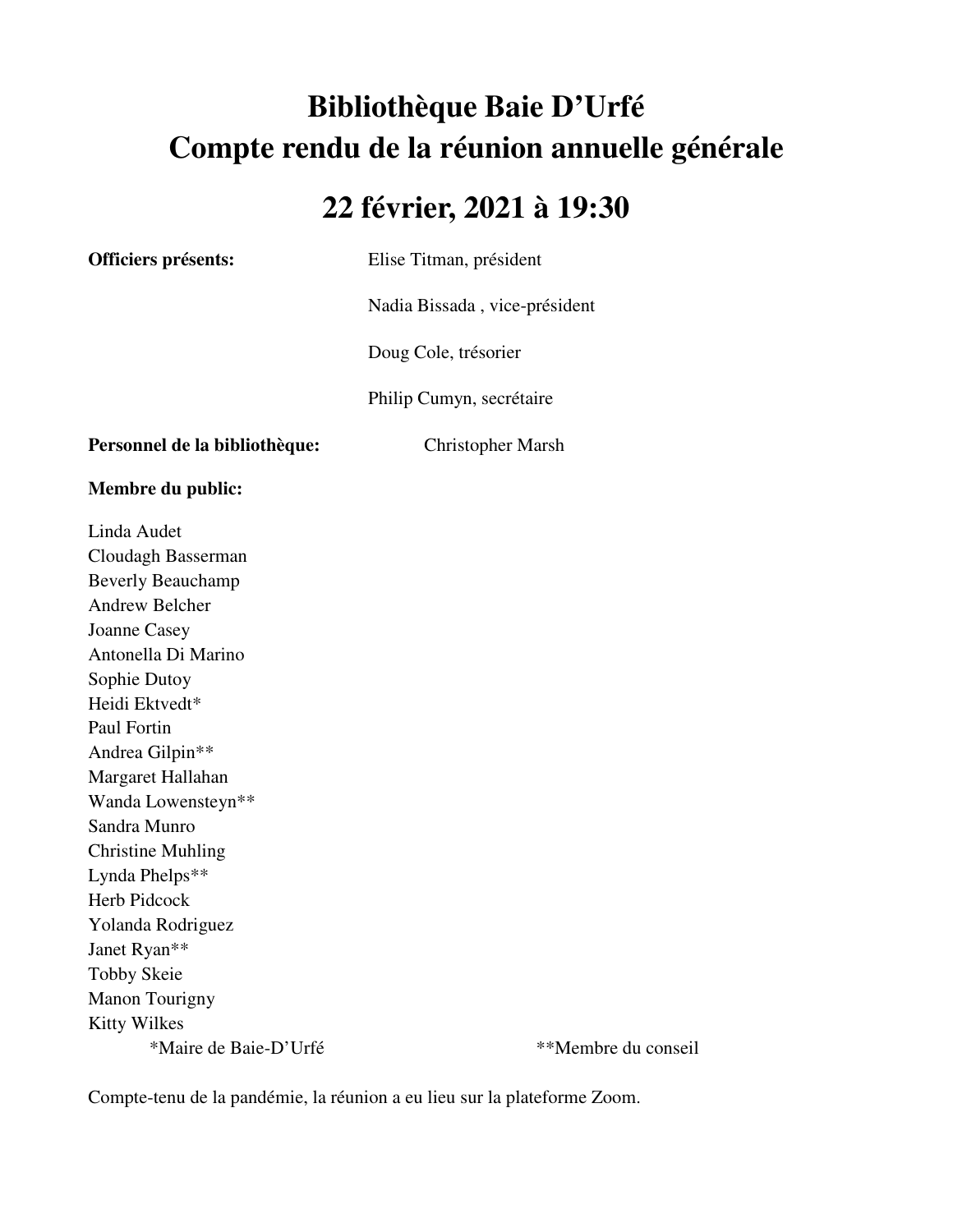### **1. Ouverture de la séance**

La président, Elise Titman, a ouvert la séance à 19:38 et a mentionné que le quorum a été atteint.

### **2. Approbation de l'ordre du jour**

Herb Pidcock a approuvé l'ordre du jour, il a été appuyé par Tobby Skeie et la motion a été adoptée

### **3. Approbation du compte rendu de l'Assemblée générale annuelle (AGA) de 2020**

Nadia Bissada a proposé que le compte rendu de l'AGA du 24 février 2020 soit approuvé tel que présenté, Manon Tourigny a appuyé cette proposition qui a donc été adoptée.

### **4. Rapport du président** (préparé par Elise Titman)

Elise a résumé son rapport. L'élément-clé de celui-ci est la pandémie du COVID qui a occasionnée la fermeture de la bibliothèque pour une partie de l'année et sa réouverture sous contrôle très strict pour le restant de l'année. Les détails sont donnés dans son rapport dont une copie est jointe à ce compte rendu.

Elise tient aussi à remercier le personnel et les bénévoles, incluant les membres de l'exécutif pour leur support. Elle voudrait finalement remercier le conseil municipal ainsi que la province pour leur support financier.

### **5. Rapport du trésorier** (préparé par Doug Cole)

Doug a revisé les grands titres de son rapport et a indiqué que la bibliothèque a eu une bonne année. Il a été particulièrement content que, en dépit de la pandémie, il a été possible de maintenir le plein salaire du personnel.

Le rapport détaillé de Doug est joint à ce compte rendu ainsi que l'examen des états financiers de 2020 préparé par Paul Fortin. .

### 6. **Rapport du bibliothécaire (**préparé par Chris Marsh)

Chris a résumé son rapport, qui est joint à ce compte rendu, sur le statut de l'adhésion, les prêts entre bibiothèques, la circulation du matériel ainsi que sur le statut de la collection.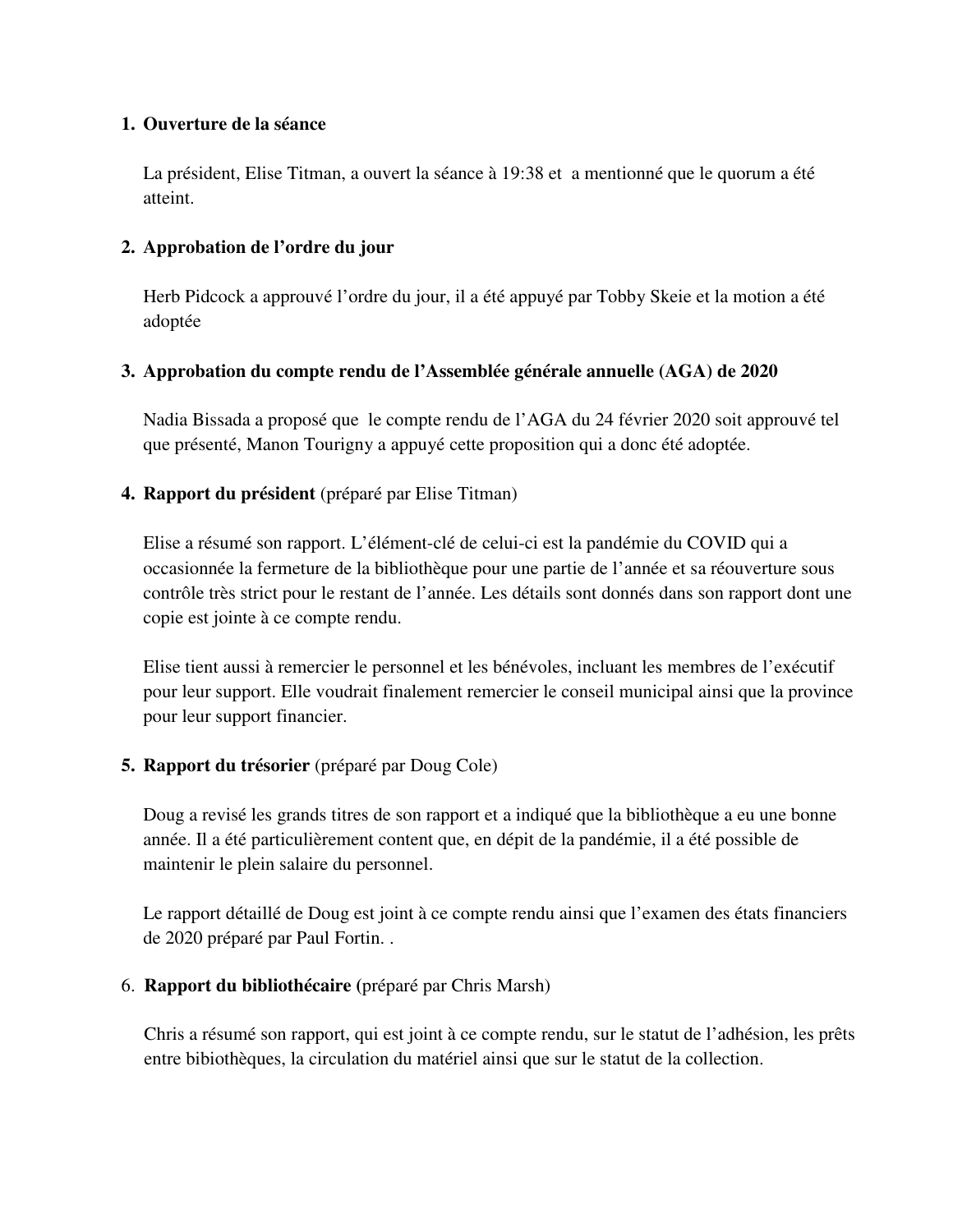Manon Tourigny a posé deux questions concernant les politiques et les critères en place pour l'élagage de livres de la collection. Chris a fait référence aux standards provinciaux pour une collection d'une bibliothèque en relation à la population desservie. La bibliothèque excède de beaucoup cette norme. Ceci, combiné avec les limites d'espace, requiert donc une révision constante de la collection. Les critères d'élagage incluent les statistiques d'emprunt, l'état physique du livre ainsi que la valeur littéraire.

Lynda Phelps a ajouté que l'élagage de livres était un défi mental constant et a félicité Chris pour la façon dont il s'est chargé de cette tâche.

### 7.**Rapport des comités:**

**A. Rapport du comité de la sélection de livres adultes anglophones** (préparé par Herb Pidcock)

Herb a résumé son rapport ci-joint.

**B. Rapport du comité de la sélection de livres adultes francophones** (préparé par Sophie Dutoy)

Sophie a résumé son rapport ci-joint. Étant donné que le rapport est rédigé en français, une copie de la traduction anglaise a aussi été fournie.

Sophie voudrait remercier les membres de son comité et, en retour, Manon Tourigny (un membre de ce comité) l'a remerciée.

### **C. Rapport de la section des jeunes** (préparé par Beverley Beauchamp)

Bev a résumé son rapport ci-joint. Elle a remercié les membres de son comité et a indiqué en particulier qu'une partie importante de leurs activités consistait de vérifier et de maintenir à jour l'état de la collection juvénile.

La mairesse Ektvedt a demandé le statut linguistique des livres achetés durant l'année et Bev a répondu que 58% étaient de langue anglaise et 38% de langue française et que le reste était des documents audio-visuels.

### **D. Rapport de la section des périodiques (**préparé par Chris Marsh pour Dianne Perdue Lilley)

Puisque Dianne a démissionné de son poste à la fin de l'année, le rapport a été rédigé et déposé par Chris.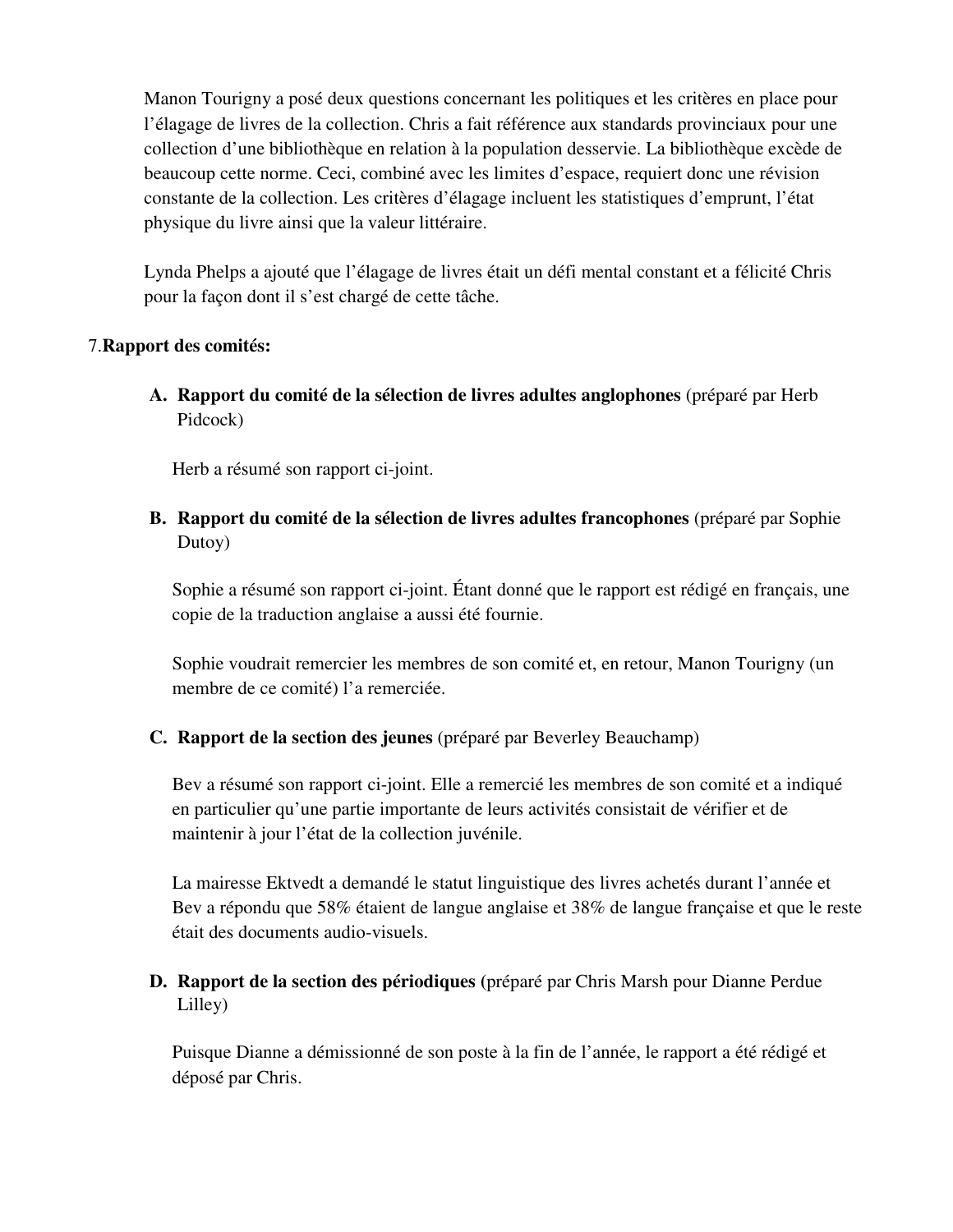Elise a présenté Yolanda Rodriguez qui va prendre la responsabilité de la sélection, de l'achat et de la préparation des magazines avec l'aide de Danielle Brabander.

### **E. Rapport du comité d'achat audio-visuel** (préparé par Kitty Wilkes)

Kitty a résumé son rapport ci-joint. Elle a indiqué qu'elle a réussi a dépenser son budget. Elle a ensuite remercié John Ahrens, Chris Marsh et Linda Audet pour leur aide durant l'année.

### **F. Rapport des expositions d'art** (préparé par Tobby Skeie)

Tobby a résumé son rapport et une copie est fournie ci-jointe. Il n'y a eu qu'une exposition durant l'année due à la pandémie. Toutefois, il a indiqué les artistes dont les œuvres étaient prévues à l'horaire pour 2020 ont accepté de participer à une exposition ultérieure dès que les conditions le permettront.

Elise a commenté qu'elle appréciait beaucoup les expositions qui enjolivent la bibliothèque.

### **8. Bénévoles** (préparé par Margaret Hallahan)

Margaret a résumé son rapport et a remercié les bénévoles qui sont présentement 82. Une copie de ce rapport est jointe à ce compte rendu.

Elise a indiqué que les articles mensuels parus dans l'Entre-nous sont préparés par Nadia Bissada et elle a remercié Nadia pour son travail lors de la dernière année.

### **9. Élection du vérificateur des rapports financiers**

Doug Cole a mentionné que Paul Fortin a offert ses services pour réviser les comptes de 2021 pour la bibliothèque. Il a proposé d'accepter cette offre. Proposition qui a été ensuite appuyée par Élise Titman et qui a été adoptée par l'assemblée. .

### **10. Modification de la constitution**

À la demande d'Elise Titman, Philip Cumyn a indiqué que Doug Cole a été le trésorier lors des trois dernières années, que personne ne s'est proposé pour le remplacer et que Doug s'est porté volontaire pour rester à ce poste pour le moment. Philip a ensuite mentionné que la constitution limite les mandats des officiers à trois années consécutives et qu'il était donc nécessaire d'amender la constitution. En gros, l'Article 9 section iv de la constitution se lit comme suit présentement :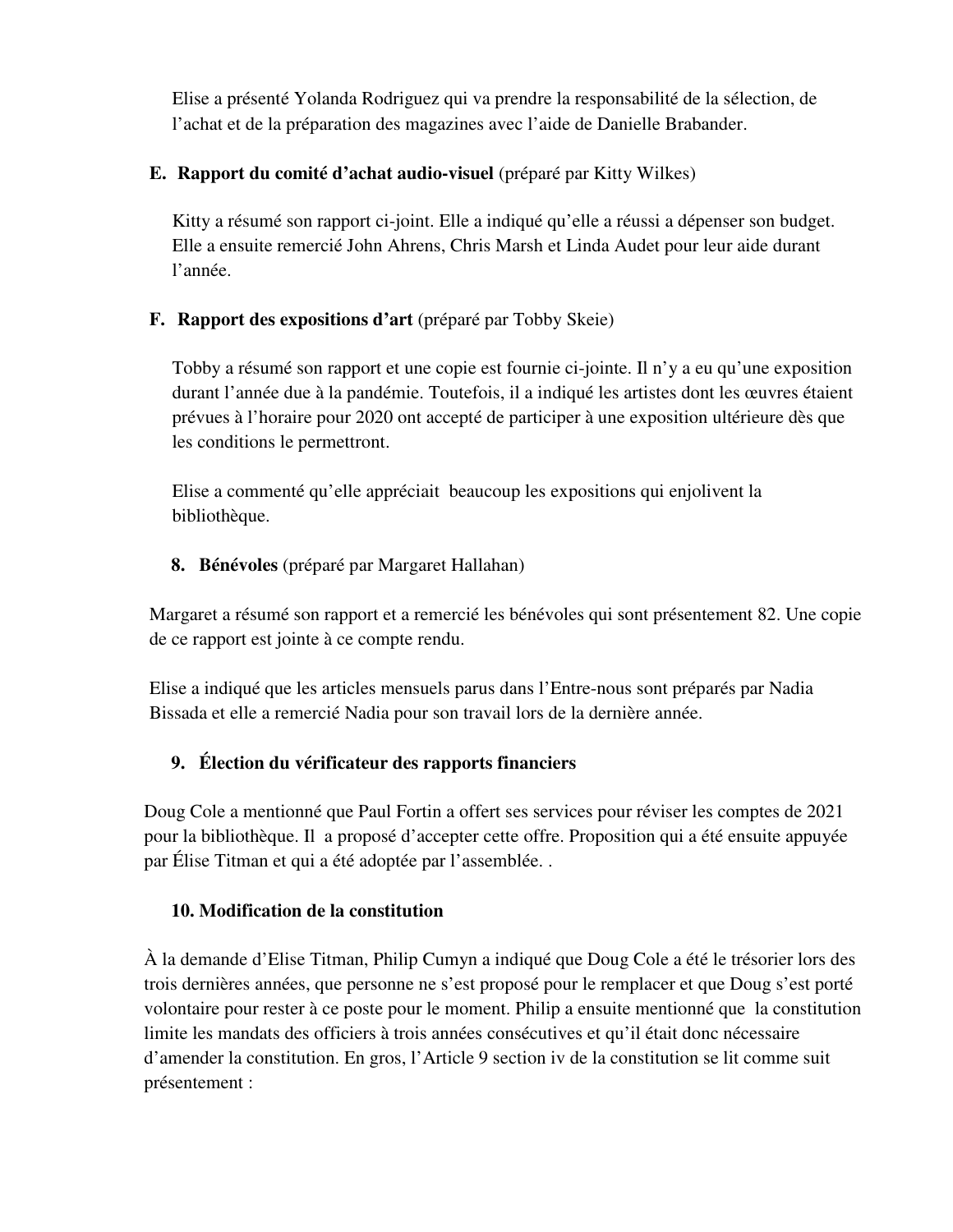Les quatre officiers de la bibliothèque doivent être en fonction pour une année mais peuvent être réélus chaque année pour un maximum de deux années consécutives. Après avoir été en fonction pendant trois années au même poste, il ou elle ne peut pas être réélu à ce même poste pour un intervalle d'au moins un an.

Comme il a déjà été mentionné et approuvé à la rencontre de l'exécutif du 8 février 2021, Philip a donc proposé que l'Article 9 section iv de la constitution soit modifié pour être lu comme suit :

Les quatre officiers de la bibliothèque doivent être en fonction pour une année mais peuvent être réélus chaque année pour un maximum de deux années consécutives. Normalement, après avoir été en fonction pendant trois années au même poste, il ou elle ne peut pas être réélu au même poste pour un intervalle d'au moins un an. Toutefois, si personne ne se présente pour combler ce poste, l'officier peut être réélu pour un maximum de trois années consécutives.

La proposition a été appuyée par Nadia Bissada et approuvée.

### **11. Rapport du comité des mises en candidature et d'élection des officiers**

 En tant qu'ancient président du comité exécutif et donc président du comité des mises en candidature, Philip Cumyn a mentionné qu'il a reçu la liste des candidats suivante :

 Nadia Bissada pour présidente Sophie Dutoy pour vice-présidente Doug Cole pour trésorier et Joanne Casey pour secrétaire

Philip a ensuite demandé s'il y avait d'autres mises en candidature et, puisqu'il n'y en a pas eu, il a donc déclaré les candidats ci-haut nommés élus.

### **12. Questions, commentaires et remerciement**

Nadia Bissada a remercié Élise Titman pour tous ses efforts lors de l'année précédente.

 La mairesse Ektvedt a démandé au trésorier, Doug Cole, qu'est-ce qu'il planifiait faire avec le \$10 000 que le CN avait octroyé à la bibliothèque. Doug a indiqué que la bibliothèque prendra une décision à ce sujet lorsqu'elle recevra la subvention et la mairesse a dit qu'elle fera un suivi à ce sujet avec le CN.

 La mairesse, au nom du Conseil, a ensuite remercié l'exécutif de la bibliothèque, ses bénévoles et son personnel pour tous leurs efforts durant la dernière année.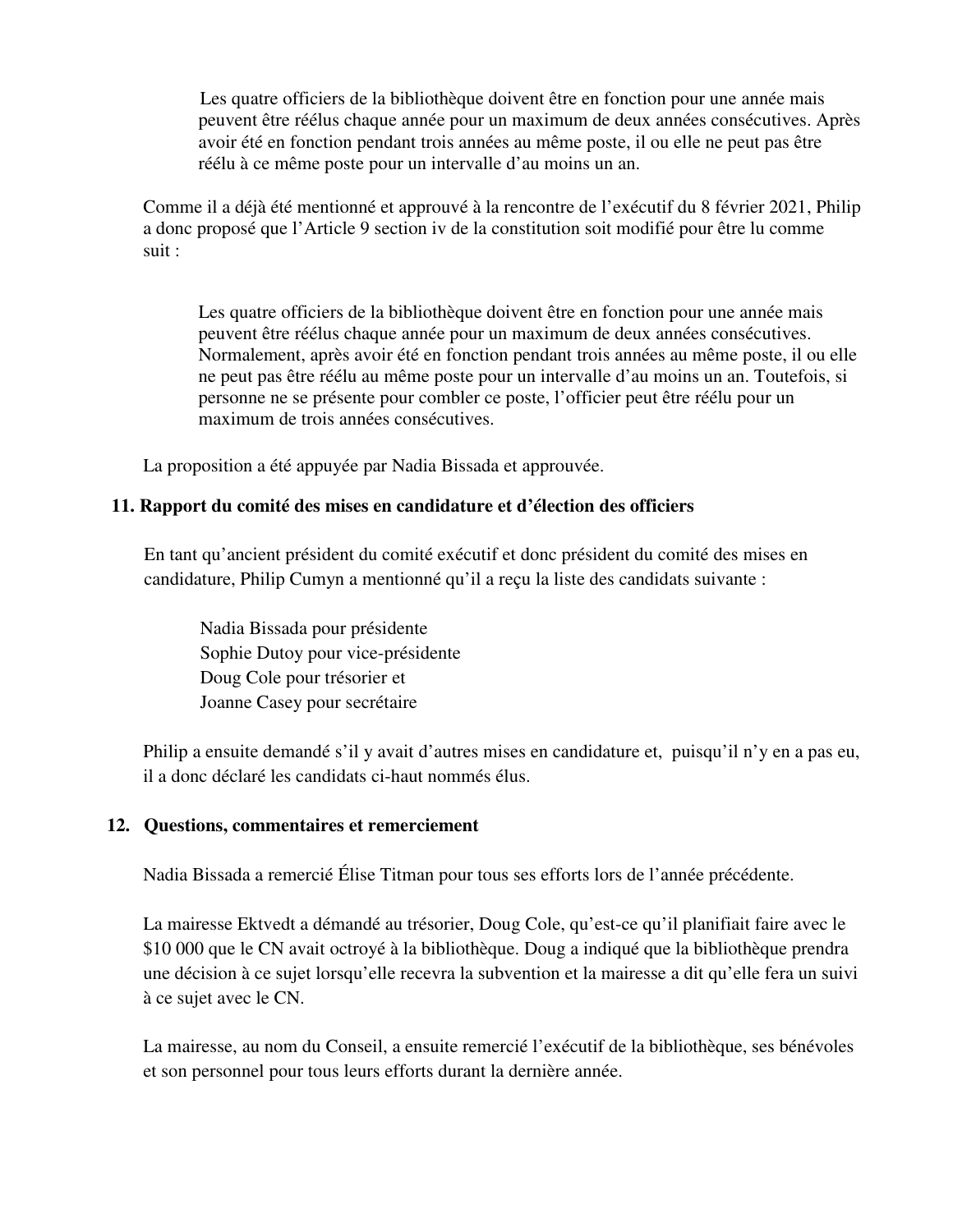### **13. Levée de Séance**

Motion pour lever la séance proposée par Nadia Bissada à 20h45.

 Soumis pour approbation Philip Cumyn (Secrétaire)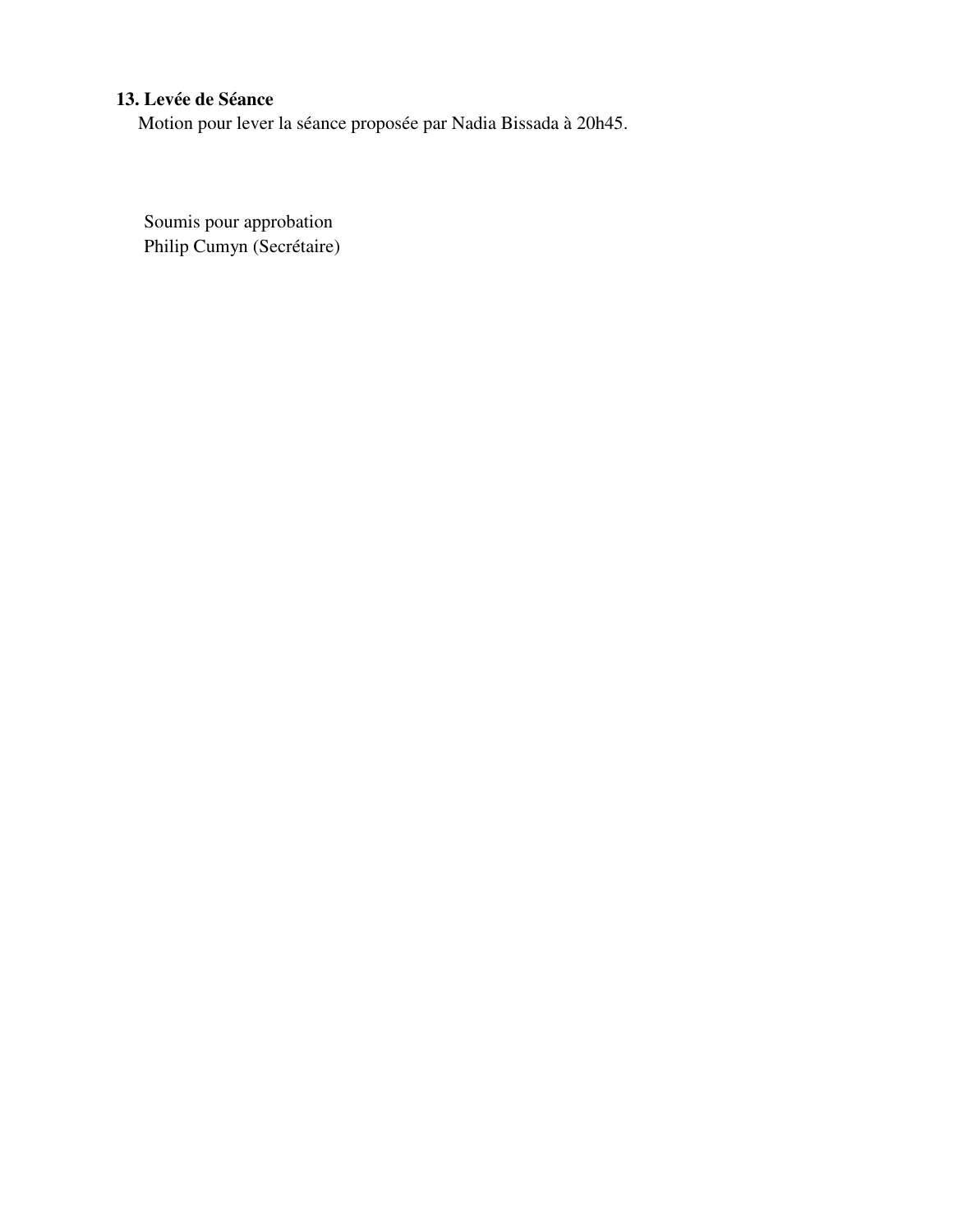### **Baie D'Urfé Library**

### **Compiled Reports for the Year 2021**

### **1. President's Report (**Presented by Nadia Bissada)

Good evening everyone and welcome to our 2022 General Assembly!

the Baie-D'Urfé library is fortunate enough to be managed and supported by a unique team comprised of the staff, the Executive and the volunteers.

Our staff: **Christopher Marsh**, our Librarian, and **Linda Audet**, our library technician

The Executive:

**Sophie Dutoy** – Vice-President & French Book Selection

**Doug Cole** – Treasurer

**Joanne Casey** – Secretary

**Elise Titman**: Past President

**Bev Beauchamp**- Junior Committee

**Herb Pidcock**- English book selection

**Tobby Skeie**- Exhibitions ,

**Kitty Wilkes**-Audio-Visuals

.

**Yolanda Rodriguez** - Magazines

**Margaret Hallahan**- Volunteer Coordinator ,

Due to health reasons, Margaret Hallahan is not with us today. We wish her a full and prompt recovery.

And starting this month, we are happy to welcome a new member of the Executive, **Tony Brown** who will be taking care of the library presence and message in the N&V magazine.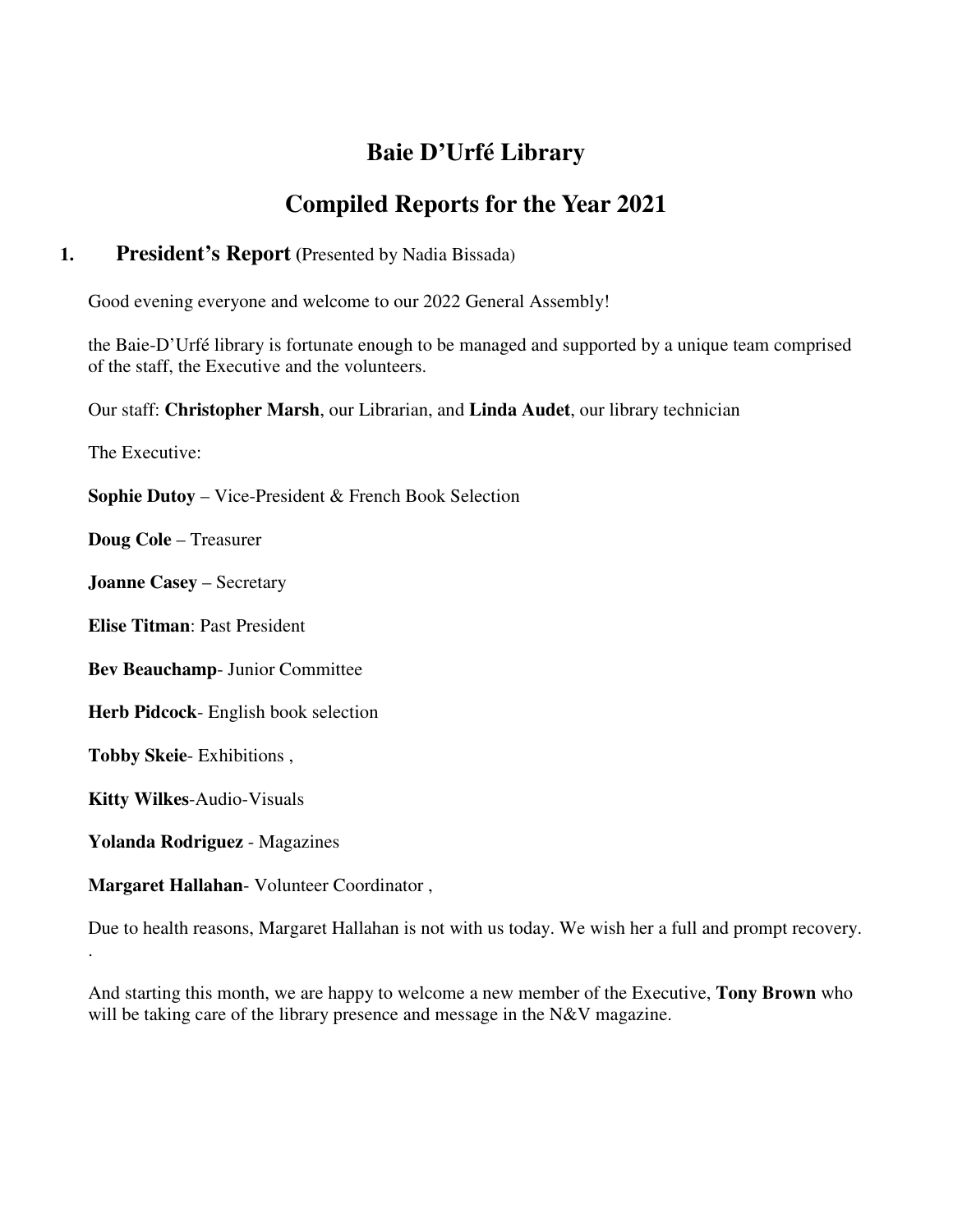As for our volunteers, we count over 70 volunteers – most of them are providing the service at the library's reception desk during its opening hours while others are helping our staff in the workroom or are part of the purchasing committees.

And it is thanks to this exceptional team that the library managed to surf the challenges of the last couple of years.

Last Year, February 2021, Elise, our past president, as she delivered her end of year report described the 2020 year as being "an exceptional year", and indeed it was, in a way never seen before. But we learned and we adjusted!

Now in February 2022, my report for the past year has a lot of dejà vu. The library reopened in n February 2021; a health protocol ensuring the safety of our staff, volunteers and patrons was already in place and we all complied with and respected the health restrictions: limited numbers of visitors at any given time, masks, sanitizers, etc. As for activities,. Zoom continued to be our main avenue, using it for Book Clubs, Writers' Circles, Knit Night and Soirée des lecteurs.

Despite the Covid situation, TD Summer Club 2021 was a success, with 28 registrations. Upon registration, Chris prepared and offered each of our young participants a fun bag containing all what they need to take part in online activities that he offered.

In August , a suggestion submitted by our Librarian to abolish the fines for late book returns was unanimously approved by the Executive. The change of policy was announced via our different channels of communication (our website, FB, mailchimp, etc. ). It did not result in any undue delay in the return

of books and was positively received by all. Abolishing the fines was in line with other libraries trying to encourage reading and circulation of books.

The library continued with its reduced hours and health protocol but then late in the fall, just when we started to see real light at the end of the tunnel, and feeling cautiously optimistic about resuming inperson activities, along came Omicron, pulling us back to renewed health restrictions. The library closed on December 23 for the holiday period, but reopened only January 10th in a no-contact loan mode of operation. Thankfully, the number of cases peaked already and today the outlook is positive once again (for now!)\_. The library reopened on February 7th and as of March 1st, it will be open once again a couple of evenings to allow more convenient access to the working patrons. It may be that a resumption of some in-person activities is not far behind. We sure hope for the best, but we are aware of the uncertainty of the Covid situation, and are prepared to adjust again, if and when needed. . .

### **Thanks**

A very special appreciation to our staff, Chris and Linda : – they managed a very challenging working context and were able to go through it while providing consistently friendly and effective service to both volunteers and patrons. In the absence of Margaret Hallahan, Chris is also coordinating the volunteers at the desk and I thank him for taking on this additional responsibility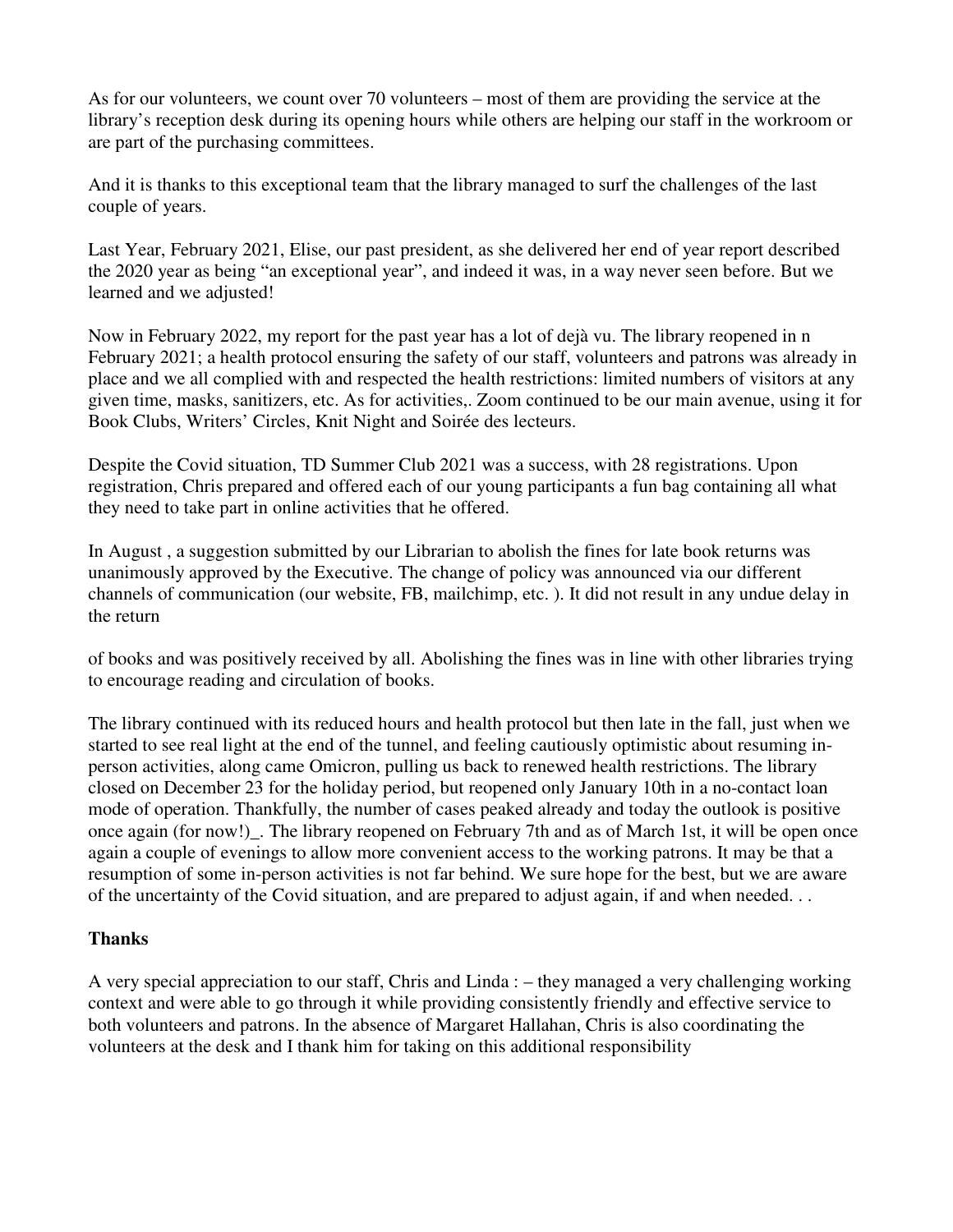I also would like to thank the members of the Executive. It is a privilege to be working with such a competent and dedicated group; our meetings are productive, and effective , and pleasant! It is my first year as President and I really appreciated all the support and help that the members of the group provided. A special thank you to Elise for her support during challenging times.

And of course, a big thank you to our volunteers, whose dedication, availability and flexibility helped us maintain the library's door open and the services available during this challenging year.

Thank you to the Baie-D'Urfé Town Council, Mayor Ekdtvedt and council members, for their continued and generous support. Not only does the Town provide us with the space housing the library, but it also provides most of the funds required to run it. We also like to thank the Administration and particularly Antonella de Marino and Public Works for their effective response whenever there is a need or an issue to be addressed.

We are also grateful to the Ministère de la Culture et des Communications du Québec for its financial support.

### **2. Treasurer's Report (**Submitted by Doug Cole)

**Financial Statements** (See pdf file)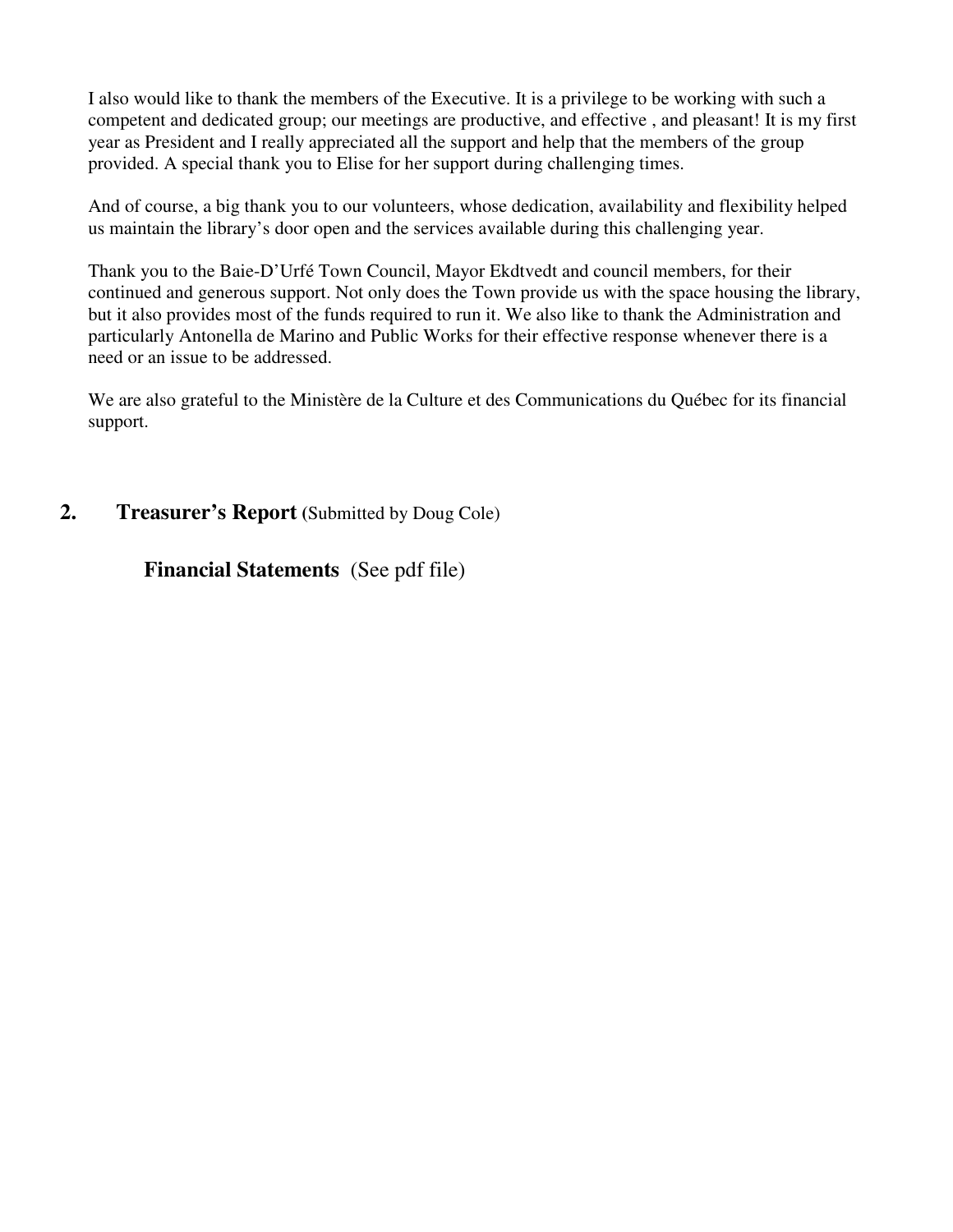### **3. Librarian's Report** (Submitted by Christopher Marsh)

### **Services**

The library's core service continues to be the **loaning of fiction and non-fiction books**, along with other library materials, to meet the recreational needs of our community. During the library's closures due to the COVID-19 pandemic, access to our collection was provided through our **No Contact Loan service**. Our circulation services were made even more accessible this year as we transitioned to a **No-Fine Policy**, which reduces barriers by ensuring that there are no financial penalties for returning items a few days late. Our lending services continue to be supplemented by our participation in the **inter-library loan program,** through which we borrow and lend books to and from other libraries. While the library was open to the public, residents made use of our technological services through our **free internet, public computer,** and **tablet**. We also continue to offer literature to the community through **Little Free Libraries** located around the city. Lastly, our **home delivery program** was successful again this year.

### Programming

he **English Book Club** has continued this year, and was offered through Zoom throughout the year. The **French book discussion group,** la Soirée des lecteurs, was a success again this year and this activity was also offered through Zoom. **1-on-1 technology help** sessions were offered as requested, where patrons were taught different skills and were provided with technical assistance. This was important for the community, as many came to the library asking for assistance downloading their **Vaccine Passport**. The library continues to offer the **Baie-D'Urfé Writers' Circle**, where library patrons meet every month to share their writing projects. Library patrons also participated in the monthly virtual **Knit Night** activity, where members can knit and work on their projects in a group.

This summer, the library offered the **TD Summer Reading Club**, which motivates youth to develop their literacy skills and read all summer long. The Club's weekly activities were offered through our popular **Grab-and-Go Craft Bags**. Early in the year, youth volunteer Natasha Drouin provided virtual editions of our **Children's Craft Hour** through Zoom.

### The library online

We continue to communicate with our users online through our **Facebook** account, **Instagram account**, and our monthly **email newsletter**. Library patrons continue to make use of their **online accounts** to reserve and renew books. The library's **website** attracts regular visitors, as residents make use of our **online catalogue**, **recommended reading slideshow,** and **new arrival pages** available to patrons. Our online presence was essential to library activities this year, as we provided programs using **Zoom**.

### Thanks

I would like to thank our outstanding circulation desk and workroom volunteers for the work, time and energy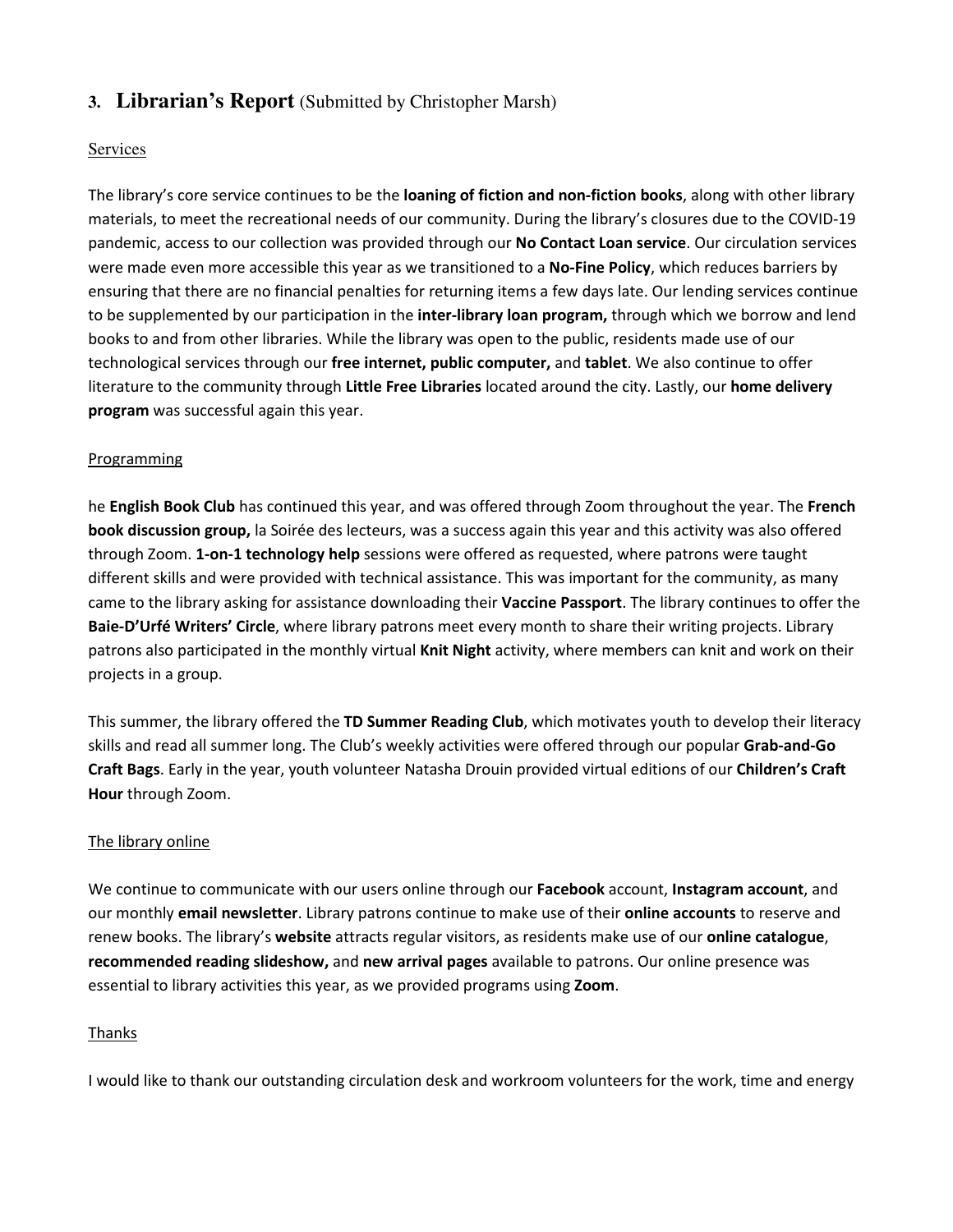that they put into library activities. Just like the first year of the pandemic, the work they did was vital to the library's success in 2021. I want to specifically thank the library's executive, whose insights were essential for the various policy changes that we made, including modernizing our **collection development procedures,** approving our **No-Fine Policy**, and changing our **expired membership strategy**. It was also a pleasure to work with the **CN Grant** Subcommittee, as we continue to work on improving the YA section. I would also like to thank the city for the services and assistance that they provide. They continue to be incredibly helpful whenever the library has questions or concerns. More specifically, I would like to thank Antonella Di Marino for her work addressing our noise concerns, which has made the workroom a satisfying place to work once more. Lastly, I would like to thank Linda Audet, our library technician. Linda once again completed a number of essential tasks for the library last year, including cataloging and weeding the collection. She is always willing to give her thoughts on how the library is running, and she uses her expertise to help solve problems in the library and answer any questions I have. Thank you for the great work, Linda!

### **Membership report** (prepared by Christopher Marsh)

The library has 2347 current members. 96% of our members are Baie-D'Urfé residents; the remaining are nonresident members from a variety of neighboring towns. 85% of our members are adult and over 15% are juvenile members (under 13 years of age). 80% of our members are declared as Anglophone, while 20% have declared themselves as francophone. We are proud to offer free membership to all Baie-D'Urfé residents, and affordable fees for our out-of-town members.

### **Inter-Library-Loan statistics / Statistiques des Prêts-entre-bibliothèques**

| ILL borrowed from other libraries      | 315 |
|----------------------------------------|-----|
| PEB empruntés à d'autres bibliothèques |     |
| ILL loaned to other libraries          | 388 |
| PEB prêtés aux autres bibliothèques    |     |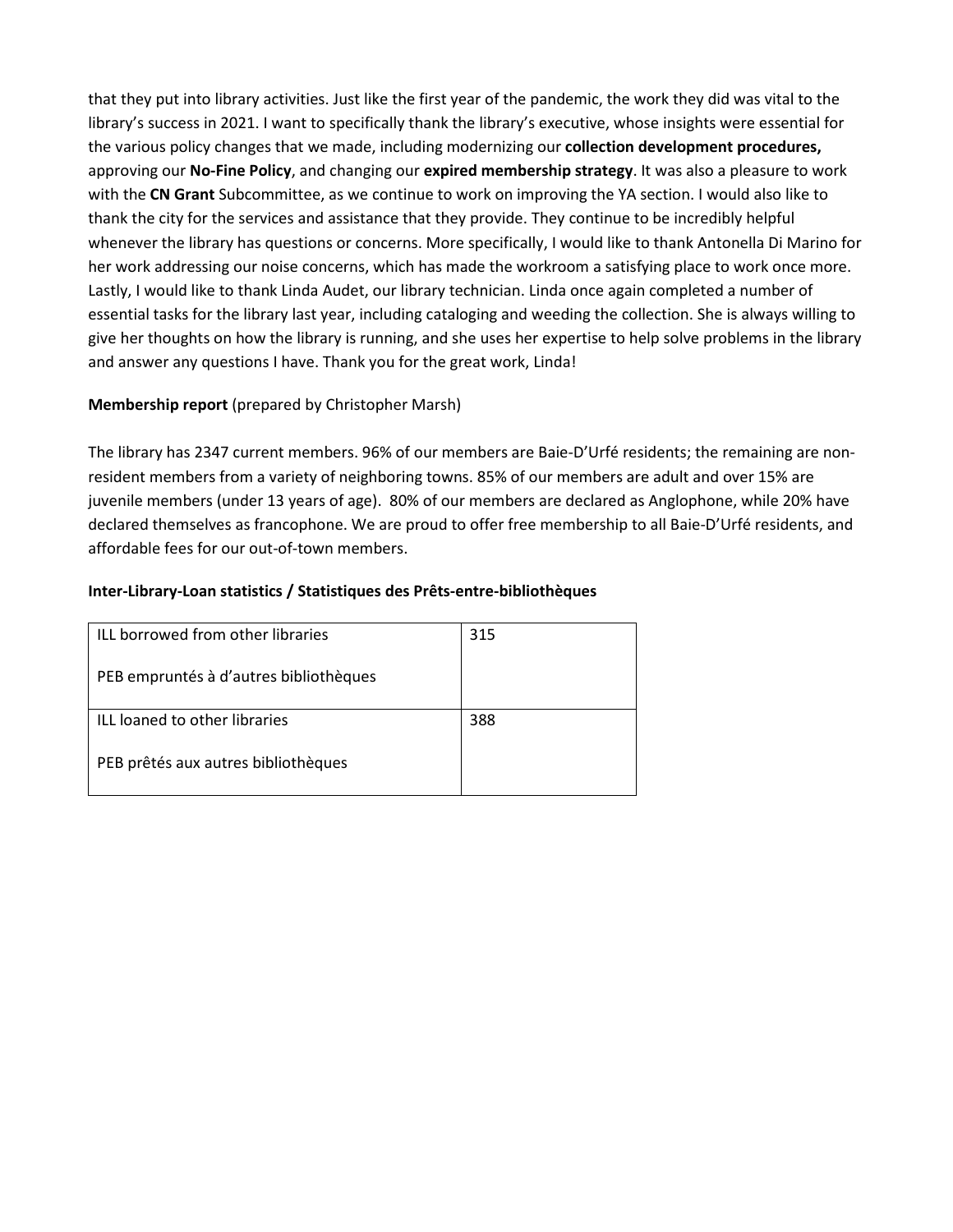| <b>Collections</b>                      | 2021<br>circulation | Circ. as % of<br>collection <sup>1</sup> | Circ. as % of total<br>circ. <sup>2</sup> |
|-----------------------------------------|---------------------|------------------------------------------|-------------------------------------------|
| <b>ADULT-ADULTE</b>                     |                     |                                          |                                           |
| <b>Adult Fiction</b>                    | 3607                | 49%                                      | 28%                                       |
| <b>Romans Adultes</b>                   | 756                 | 25%                                      | 6%                                        |
| <b>Adult Graphic Novels</b>             | 26                  | 19%                                      | 0%                                        |
| <b>BD Adultes</b>                       | 120                 | 57%                                      | 1%                                        |
| <b>Adult Non-fiction</b>                | 856                 | 24%                                      | 7%                                        |
| <b>Documentaires adultes</b>            | 252                 | 17%                                      | 2%                                        |
| <b>JUVENILE-JEUNESSE</b>                |                     |                                          |                                           |
| <b>Juvenile Fiction</b>                 | 397                 | 32%                                      | 3%                                        |
| <b>Romans Jeunesse</b>                  | 205                 | 24%                                      | 2%                                        |
| <b>Juv. Graphic Novels</b>              | 460                 | 159%                                     | 4%                                        |
| <b>BD Jeunesse</b>                      | 274                 | 75%                                      | 2%                                        |
| <b>Juvenile Non-fiction</b>             | 227                 | 15%                                      | 2%                                        |
| <b>Documentaires Jeunesse</b>           | 83                  | 10%                                      | 1%                                        |
| <b>Picture Books</b>                    | 887                 | 58%                                      | 7%                                        |
| <b>Albums Illustrés</b>                 | 353                 | 28%                                      | 3%                                        |
| <b>Board Books</b>                      | 140                 | 96%                                      | 1%                                        |
| <b>Livres Cartonnés</b>                 | 37                  | 63%                                      | 0%                                        |
| <b>Easy Readers Fiction</b>             | 427                 | 44%                                      | 3%                                        |
| <b>Lectures Faciles - Romans</b>        | 808                 | 89%                                      | 6%                                        |
| <b>Easy Readers Non-fic.</b>            | 77                  | 30%                                      | 1%                                        |
| <b>Lectures Faciles - Documentaires</b> | 32                  | 16%                                      | 0%                                        |
| YA - ADO                                |                     |                                          |                                           |
| <b>YA Fiction</b>                       | 165                 | 25%                                      | 1%                                        |
| <b>Romans Ados</b>                      | $\overline{78}$     | 21%                                      | 1%                                        |
| <b>YA Non-fiction</b>                   | 16                  | 22%                                      | 0%                                        |
| <b>Documentaires Ados</b>               | 40                  | 148%                                     | 0%                                        |
| <b>YA Graphic Novels</b>                | 68                  | 86%                                      | 1%                                        |
| <b>BD Ados</b>                          | 0                   | 0%                                       | 0%                                        |
| AV & OTHER - AUDIO-VISUEL & AUTRE       |                     |                                          |                                           |
| <b>Adult Audio Books</b>                | 105                 | 22%                                      | 1%                                        |
| <b>Livres Audio Adultes</b>             | 8                   | 5%                                       | 0%                                        |
| <b>Juvenile Audio Books (EN&amp;FR)</b> | 1                   | 2%                                       | $0\%$                                     |
| <b>Juvenile Kits (EN&amp;FR)</b>        | 98                  | 49%                                      | 1%                                        |
| <b>Adult Music CDs</b>                  | 24                  | 3%                                       | 0%                                        |
| <b>Juvenile Music CDs</b>               | 25                  | 45%                                      | $0\%$                                     |
| <b>Juvenile DVDs</b>                    | 158                 | 24%                                      | 1%                                        |
| <b>Adult DVDs</b>                       | 433                 | 24%                                      | 3%                                        |
| <b>Teen DVDs</b>                        | 13                  | 11%                                      | $0\%$                                     |
| <b>Totals</b>                           | 12866               | 40%                                      |                                           |

 $\overline{a}$ 

<sup>&</sup>lt;sup>1</sup> Number of circulations divided by number of total items in this collection (i.e. English Adult Fiction) multiplied by 100.<br><sup>2</sup> The circulation of this collection, divided by the total circulation of the full library co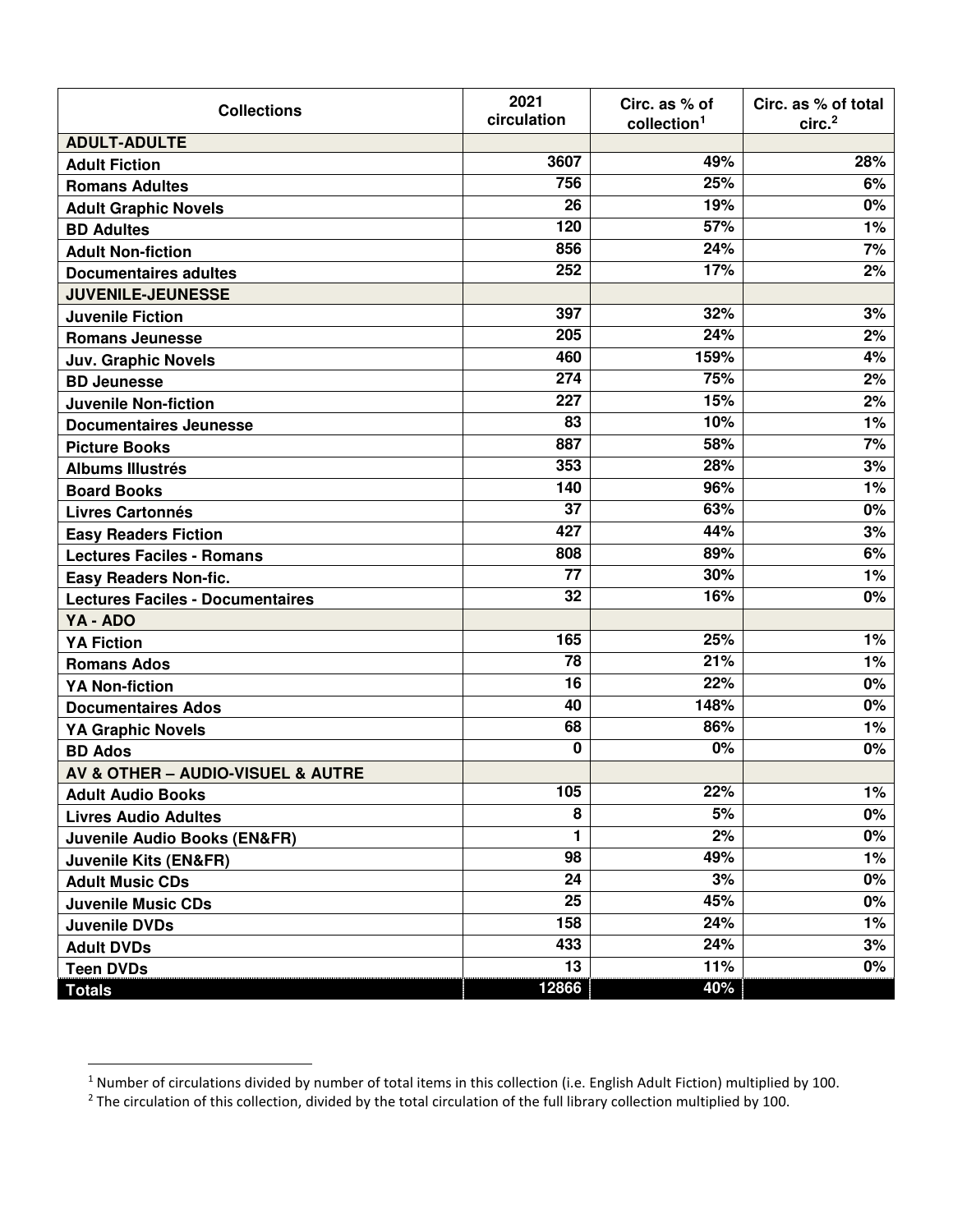|                                         | <b>Total</b>    | <b>Total</b> | <b>Total in</b> | % of total              | <b>Collection</b>             |
|-----------------------------------------|-----------------|--------------|-----------------|-------------------------|-------------------------------|
| 2021                                    | <b>Added</b>    | discarded    | Catalogue       | collection <sup>3</sup> | refreshment rate <sup>4</sup> |
| <b>ADULT-ADULTE</b>                     |                 |              |                 |                         |                               |
| <b>Adult Fiction</b>                    | 616             | 614          | 7330            | 23%                     | 8%                            |
| <b>Romans Adultes</b>                   | 382             | 373          | 3060            | 10%                     | 12%                           |
| <b>Adult Graphic Novels</b>             | 15              | 0            | 135             | 0%                      | 11%                           |
| <b>BD Adultes</b>                       | 24              | 0            | 211             | 1%                      | 11%                           |
| <b>Adult Non-fiction</b>                | 187             | 315          | 3560            | 11%                     | 5%                            |
| <b>Documentaires adultes</b>            | 166             | 144          | 1485            | 5%                      | 11%                           |
| <b>JUVENILE-JEUNESSE</b>                |                 |              |                 |                         |                               |
| <b>Juvenile Fiction</b>                 | 74              | 211          | 1255            | 4%                      | 6%                            |
| <b>Romans Jeunesse</b>                  | $\overline{47}$ | 114          | 853             | 3%                      | 6%                            |
| <b>Juv. Graphic Novels</b>              | 91              | 1            | 289             | 1%                      | 31%                           |
| <b>BD Jeunesse</b>                      | 47              | 8            | 364             | 1%                      | 13%                           |
| <b>Juvenile Non-fiction</b>             | 59              | 286          | 1543            | 5%                      | 4%                            |
| <b>Documentaires Jeunesse</b>           | 48              | 267          | 800             | 3%                      | 6%                            |
| <b>Picture Books</b>                    | 123             | 180          | 1536            | 5%                      | 8%                            |
| <b>Albums Illustrés</b>                 | 55              | 104          | 1247            | 4%                      | 4%                            |
| <b>Board Books</b>                      | 11              | 26           | 146             | 0%                      | 8%                            |
| <b>Livres Cartonnés</b>                 | 6               | 46           | 59              | 0%                      | 10%                           |
| <b>Easy Readers Fiction</b>             | 133             | 65           | 961             | 3%                      | 14%                           |
| <b>Lectures Faciles - Romans</b>        | 120             | 3            | 911             | 3%                      | 13%                           |
| <b>Easy Readers Non-fic.</b>            | 12              | 50           | 260             | 1%                      | 5%                            |
| <b>Lectures Faciles - Documentaires</b> | 8               | 31           | 203             | 1%                      | 4%                            |
| YA - ADO                                |                 |              |                 |                         |                               |
| <b>YA Fiction</b>                       | 33              | 169          | 671             | 2%                      | 5%                            |
| <b>Romans Ados</b>                      | 13              | 87           | 376             | 1%                      | 3%                            |
| <b>YA Non-fiction</b>                   | $\mathbf{1}$    | 90           | 74              | 0%                      | 1%                            |
| <b>Documentaires Ados</b>               | $\mathbf 0$     | 50           | $\overline{27}$ | 0%                      | 0%                            |
| <b>YA Graphic Novels</b>                | $\overline{2}$  | 0            | 79              | 0%                      | 3%                            |
| <b>BD Ados</b>                          | $\mathbf 0$     | 0            | 15              | 0%                      | 0%                            |
| AV & OTHER - AUDIO-VISUEL & AUTRE       |                 |              |                 |                         |                               |
| <b>Adult Audio Books</b>                | 63              | 21           | 486             | 2%                      | 13%                           |
| <b>Livres Audio Adultes</b>             | 15              | $\mathbf 0$  | 151             | $0\%$                   | 10%                           |
| <b>Juvenile Audio Books (EN&amp;FR)</b> | $\bf{0}$        | 63           | 65              | 0%                      | $0\%$                         |
| <b>Juvenile Kits (EN&amp;FR)</b>        | 33              | $\mathbf 0$  | 198             | 1%                      | 17%                           |
| <b>Adult Music CDs</b>                  | $\mathbf 0$     | 106          | 819             | 3%                      | 0%                            |
| <b>Juvenile Music CDs</b>               | $\mathbf 0$     | $\mathbf 0$  | 56              | 0%                      | 0%                            |
| Juvenile DVDs                           | 14              | 59           | 661             | 2%                      | 2%                            |
| <b>Adult DVDs</b>                       | 156             | 30           | 1798            | 6%                      | 9%                            |
| <b>Teen DVDs</b>                        | $\mathbf 0$     | $\mathbf 0$  | 120             | 0%                      | $0\%$                         |
| <b>Totals</b>                           | 2554            | 3513         | 31804           |                         | 8%                            |

<sup>&</sup>lt;sup>3</sup> Number of items in this collection divided by the number of items in the total library collection, multiplied by 100. Nombre des articles dans cette collection divisé par le nombre des articles dans la collection totale, multiplié par 100.

 $\overline{a}$ 

<sup>&</sup>lt;sup>4</sup> Percentage of the total collection that is new items purchased this year (items added divided by collection total

multiplied by 100). Pourcentage de la collection qui représente des nouveaux articles achetés cette année (articles ajouté divisé par la collection totale multiplié par 100).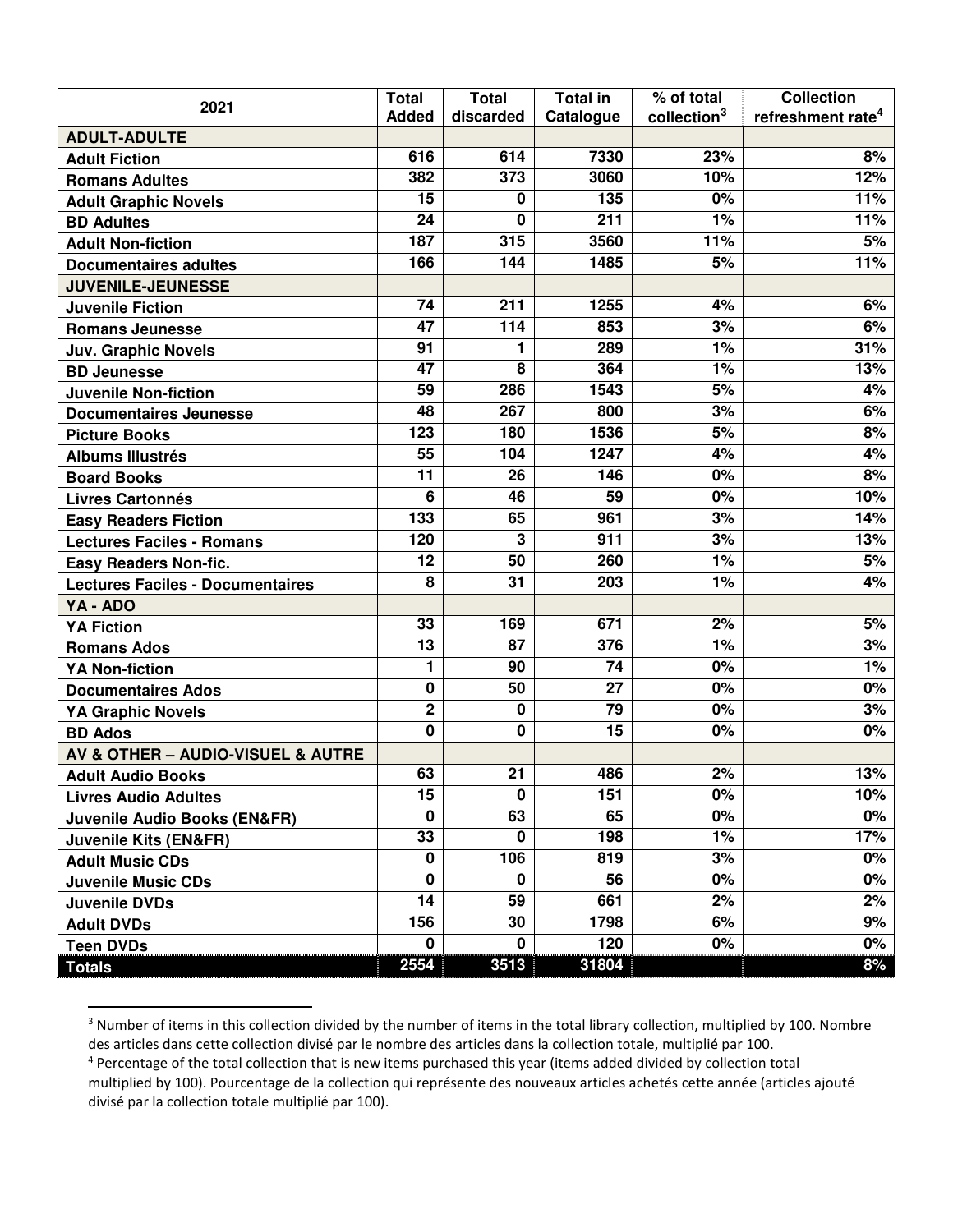### **5. Committee Reports**

### **A. Adult English Book Selection Report** (Submitted by Herb Pidcock)

I am pleased to report that our Committee Members Marlene Fisher, Tobby Skeie and Jennifer Williams continued with our Committee in 2021 and provided their reviews of great books on the wide variety subjects we need. We continued to exchange lists of recommended books and placed purchase orders by email. Book shipments continued to be delivered to my house while the Library was 'off limits 'in the first part of the year but deliveries to the Workroom were allowed to resume in the Fall.

We have a close working relationship with our Professionals Chris and Linda to process Library Members requests and book deliveries and we work together to arrange for the flow of books to the Workroom to be spread evenly through the year. So we place regular orders, each for about 100 books, 6 weeks apart and each order is quickly followed by the next shipment.

We also send additional small 'add-on' orders to Clio whenever we collect 4 or 5 requests from the Library Members.

As we approach the year-end we arrange with Librairies Clio, our principal book supplier, for the last regular deliveries of the year to be completed by November 30. All other books they receive for us after that deadline are to be held back until after the New Year. This early delivery deadline allows some time at the end of the year for the processing of books to the Library shelves, and accounting the invoices.

In 2021 we spent a total of \$27,649 and with that we purchased 753 books in print at an average cost of \$33.44/book also 53 audio books on CDs at an average cost of \$46/audio book

With Chris in 2019 we made statistical circulation studies, over a period of the previous 6 years, of each of the 16 fiction genres and 15 non-fiction subjects we use for budget and purchase control (a genre is a subdivision of a subject, we have no subdivisions in non-fiction) and, the results were reliable lists of the authors preferred by our Library Members and the percentage of the budget that should be spent on each subject and genre. We preferred to continue using these tools in 2020 and 2021 even though the Covid-19 restrictions have affected circulation. We will be better able to analyse that situation when Covid-19 is over.

We received and purchased 85 book requests from our Library Members which is an average of seven requests per month. In a normal year we would expect to have ten request each month.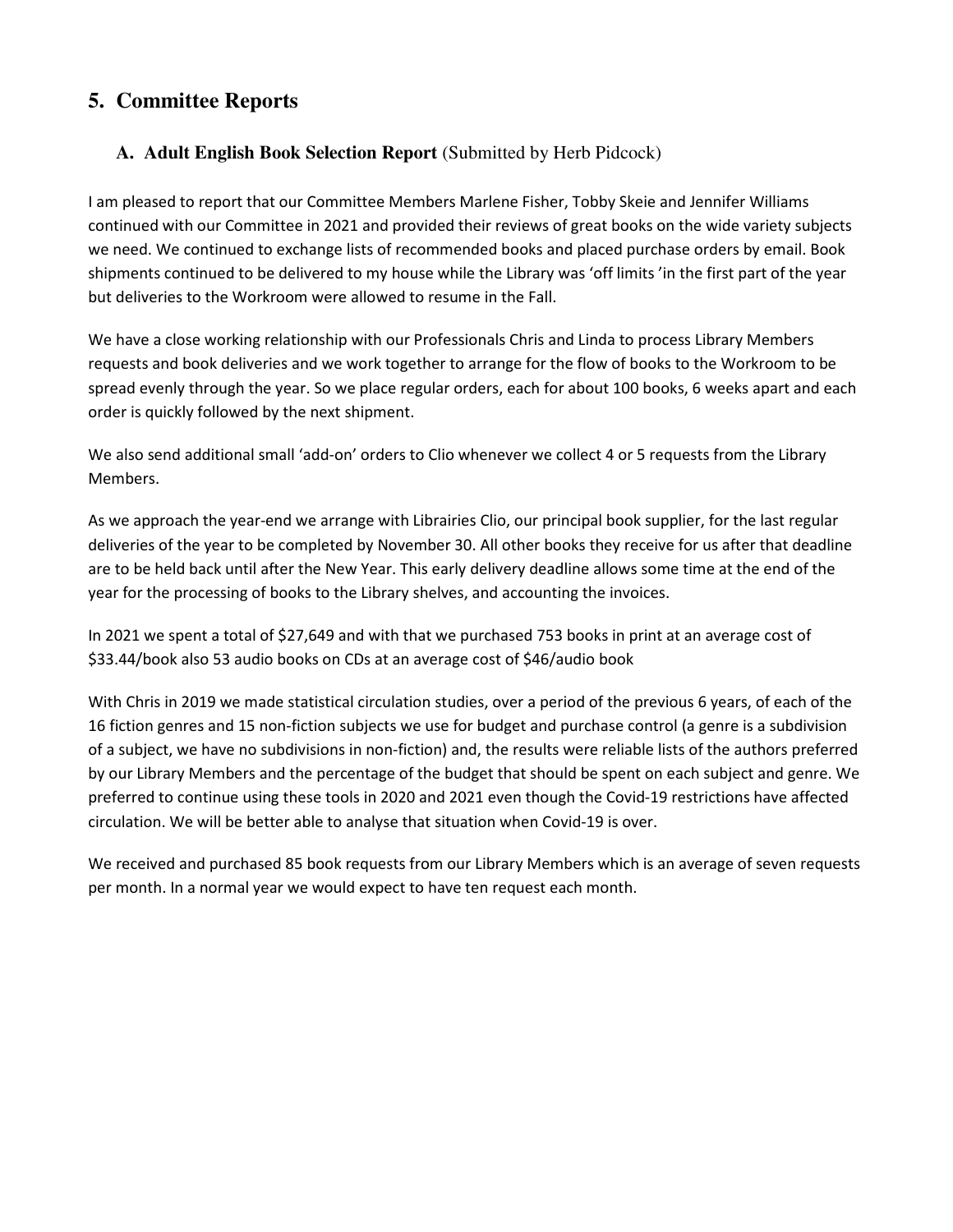### **B. Rapport – Sélection de Livres Français** (Soumis par Sophie Dutoy)

(For English text see end of Complied Reports)

### **PRIX MOYEN DES LIVRES** :

Le prix moyen des livres québécois est \$ 26.98 tandis que celui d'auteurs édités à l'étranger est \$ 36.27, ce qui donne un prix moyen de \$ 32.48, tous livres confondus, soit un prix moyen identique au prix moyen général de 2020 ( \$ 32.58 ) alors que les livres édités localement ont été légèrement moins coûteux en 2021 tandis que les livres étrangers sont passés de \$ 35.21 à 36.27, ce qui représente une augmentation de 3%.

En ce qui concerne les livres parlants, leur prix moyen est \$ 49.77.

### **RÉPARTITION DES ACHATS :**

Ce budget nous a permis d'acheter 439 livres et 15 livres parlants; de ces 439 livres 179 sont d'auteurs québécois et 260 d'auteurs étrangers.

Les achats incluent :

- . les romans
- . les documentaires
- . les bandes dessinées ( BD )

66.79 % du budget à été consacré aux romans, 29.02 % aux documentaires et 4.17 % aux bandes dessinées.

Comparé avec 2020, nous avons acheté presque 4% de romans en plus, 3.50% de documentaires en moins et près de 0.50% de bandes dessinées en moins.

Nous nous sommes donc plus approchés de la demande de nos abonnés.

En effet, 1128 livres francophones ont été empruntés cette année, dont 67.02% sont des romans, 22.34% des documentaires et 10.63% des bandes dessinées. Notre objectif pour cette année devrait donc être d'acquérir un peu moins de documentaires et un peu plus de BD et de garder le cap en ce qui concerne les romans.

Concernant les romans, les catégories les plus en demande, par ordre décroissant, sont :

- . roman adulte général
- . roman adulte policier
- . roman adulte historique
- . roman adulte biographique
- . roman adulte thriller psychologique

Nous constatons que nos achats en 2021 s'accordent exactement avec cette grille de catégories les plus populaires.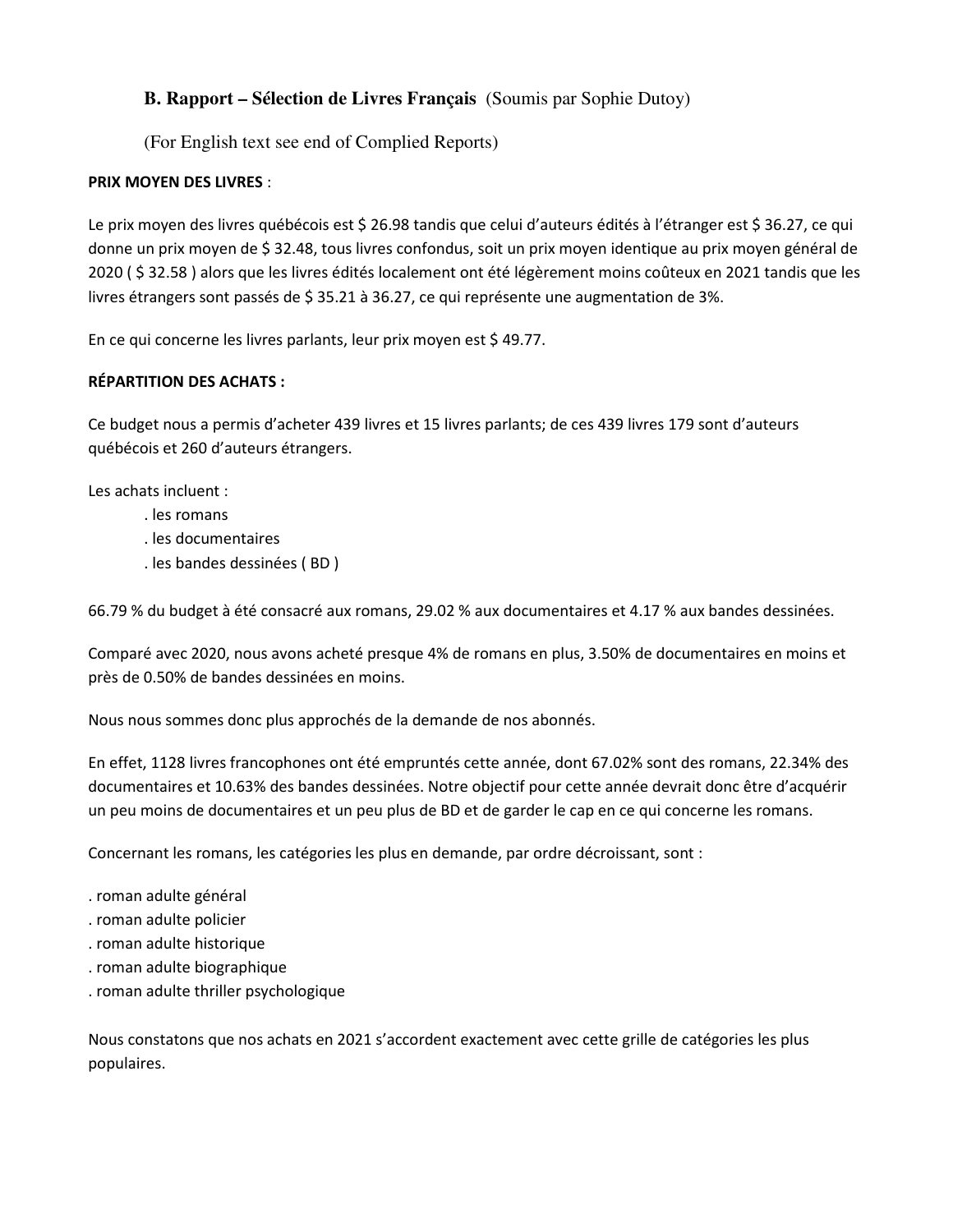Dans notre analyse nous nous sommes aussi intéressés à l'intérêt de nos abonnés aux œuvres d'auteurs locaux versus les œuvres d'écrivains étrangers et nous avons constaté que des 1128 livres empruntés, 673 sont d'auteurs québécois et 455 d'auteurs étrangers ce qui se réparti de la façon suivante :

| . romans :      | 419 (QC) | 337 (ETR) |
|-----------------|----------|-----------|
| . documentaires | 210 (QC) | 42 (ETR)  |
| . BD            | 44 (QC)  | 76 (ETR)  |

Si nous comparons ces données avec la répartition « livres québécois versus livres étrangers » achetés en 2021, nous arrivons à la constatation suivante :

. alors que presque 60% des livres empruntés sont d'auteurs québécois, seulement 40% de nos achats en 2021 étaient consacrés à des auteurs locaux.

Il sera difficile d'inverser cette tendance compte tenu du peu de livres québécois édités, comparé à ce que nous offre le marché international.

En 2021 nous avons quand même acquis 6% de livres d'auteurs québécois en plus par rapport à 2020. Notre tâche est de détecter un maximum de livres de qualité pour augmenter notre collection et rester vigilants pour promouvoir la littérature locale.

### **Suggestions :**

Nous avons reçu 26 suggestions d'achat de livres en 2021 comparativement à 36 en 2020 et 23 en 2019. Tous ces livres ont été achetés.

#### **LIVRES PARLANTS :**

Nous avons acheté 15 livres parlants d'auteurs étrangers en 2021 et constatons que cette présentation n'est pas très populaire.

Cette année nous allons nous informer de la disponibilité de livres parlants d'auteurs québecois et verront s'ils intéressent plus nos abonnés.

Il serait peut-être intéressant de faire une petite annonce dans NEWS & VIEWS pour ceux et celles qui ignorent que la bibliothèque offre ce produit.

### **RÉUNIONS DU COMITÉ DE SÉLECTION :**

Dû aux restriction relatives à la pandémie, nous n'avons pas eu de réunions en 2021 et tous nos choix se sont échangés par courriel.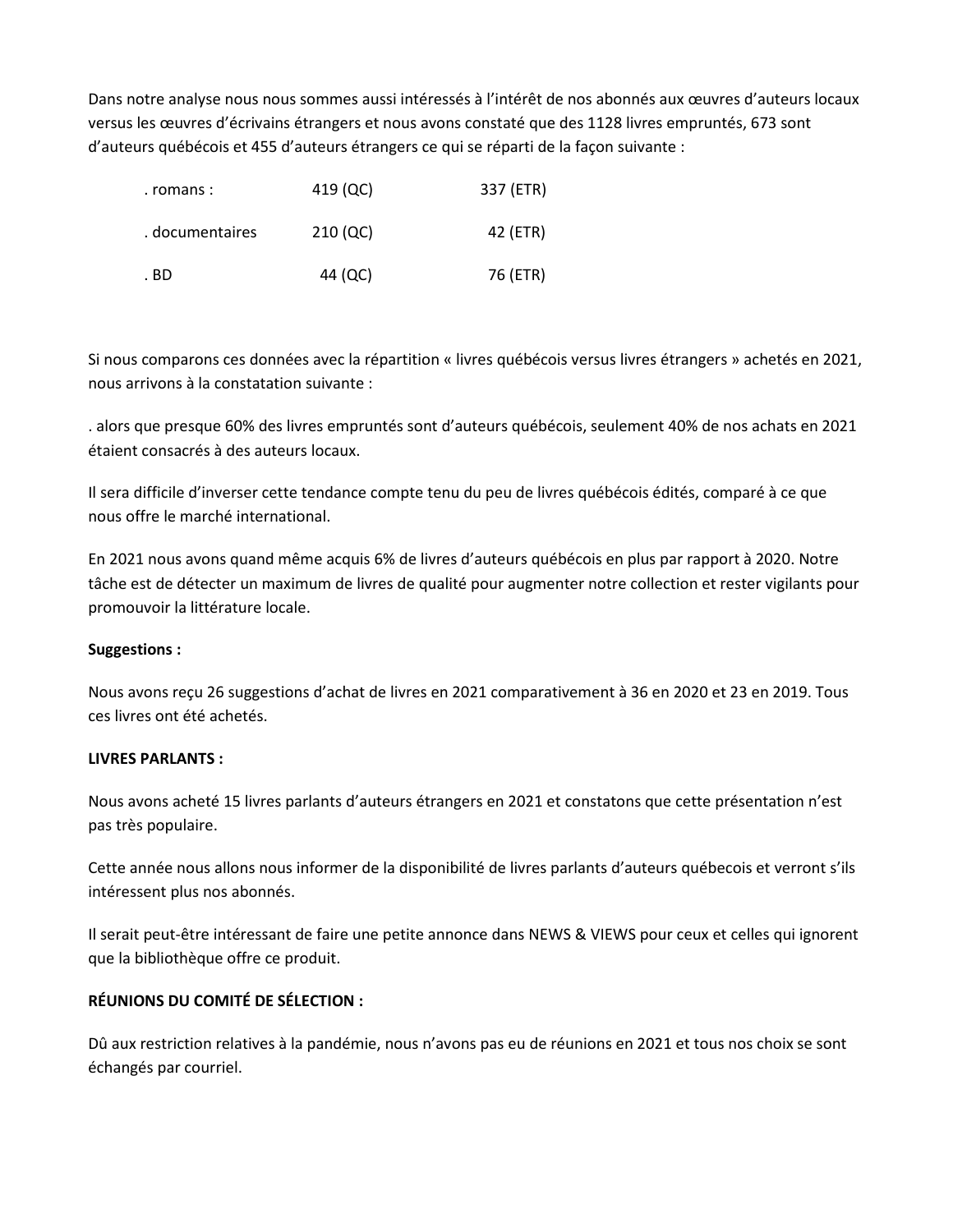Nous continuons à étendre nos sources d'information et d'inspiration.

Avec Manon Tourigny, Marjolaine Loevenich et Philippe Paulmier, nous essayons de faire un choix aussi judicieux que possible et je tiens à les remercier pour leur excellent travail.

Les remerciements de notre comité vont aussi à Linda et Chris. Sans leur travail et leur esprit de collaboration, ces pages d'analyse des activités de 2021 n'auraient pas pu être produites. Leur disponibilité nous est très précieuse.

#### **Quelques mots à propos des « SOIRÉES DES LECTEURS » :**

Nos réunions se sont poursuivies tout au long de l'année avec une interruption en juillet et décembre.

Malheureusement elles ont dû se faire par Zoom ce qui est moins stimulant que n'étaient nos réunions en personne. Nous avons, malgré tout, réussi à garder entre 6 et 8 présences et espérons pouvoir bientôt nous rencontrer à la bibliothèque, comme par le passé.

Il va sans dire que nous aimerions convaincre plus de personnes à y participer; nos échanges sont souvent fort intéressants et enrichissants.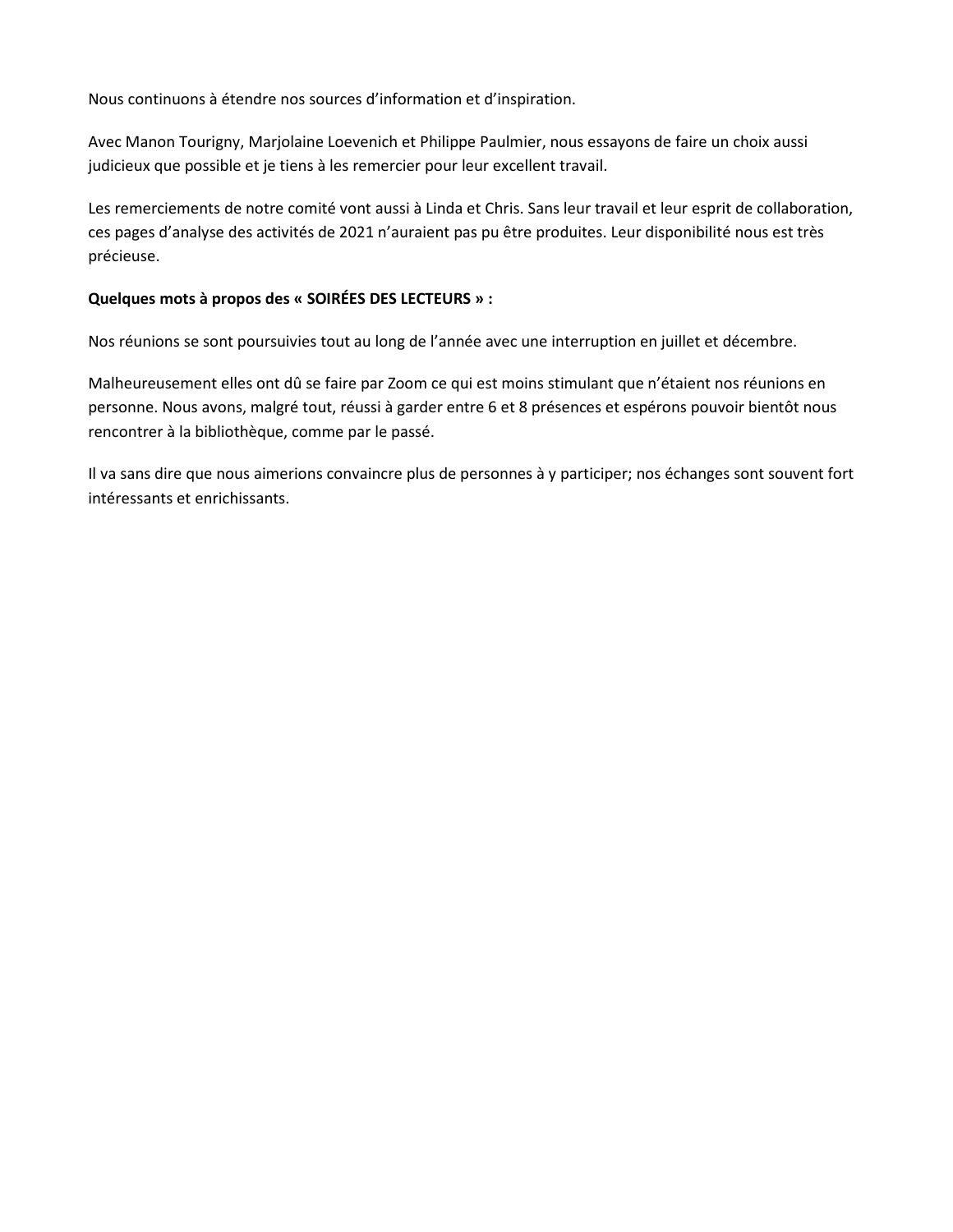### **C. Junior Section Report** (Submitted by Bev Beauchamp)

#### **Book Selection**

The purchasing team for English books are Sandra Munro (picture books, jr. graphics), Bev. Beauchamp (early reader, jr. graphics), Margaret Hallahan (jr.fiction), Wanda Lowensteyn (young adults) and Susan Murphy (nonfiction).

On the French side we have, Sandra Munro (albums, bandes dessinées), Bev. Beauchamp (faciles, romans, bandes dessinées),Roxanne Nobles-Gill (ados) and Susan Murphy (documentaires).

Bev. Beauchamp also purchases DVD's, CD's and kits in both English and French.

This year we spread out our purchasing period: The 4 groups made their purchases for the first half of the year from March to June. These 4 groups completed their yearly purchases from August to November.

### **Purchases**

The same division of budget was kept from 2019: 58% English, 38% French and 6% AV.

80% was apportioned to fiction and 20% to non-fiction.

414 English books, 267 French books and 14 AV items were purchased for a total of \$13,740.48. We ended the year over-budget by \$90.48.

English purchases are made from Babar and French purchases are from Monet.

AV items are ordered from Amazon when not available at Babar or Monet.

#### **Shelf Maintenance**

Margaret Hallahan, Sandra Munro, Susan Murphy and Bev. Beauchamp met weekly on Tuesday mornings when not restricted by closures due to Covid.They meet to shelf-read, weed, decorate and organize displays.In November we also did a re-organizing of shelving and display areas. We are pleased with the outcome!

### **TD Summer Reading Program**

We were able to include in our purchases many books that were on the TD Summer Reads List. Christopher Marsh did a great job of organizing and carrying out the program - Congratulations, Chris!

#### **Appreciation**

Sincere thanks to the above-mentioned committee members who had to adapt to making there purchases online and also for respecting the deadlines for submitting their invoices.

Christopher Marsh and Linda Audet are always very co-operative and we appreciate their assistance and advice.

We also greatly appreciate the work of the book processing and book mending volunteers.

It is a pleasure to coordinate the work of the junior section and I look forward to hopefully seeing everyone in the library sometime in the new year!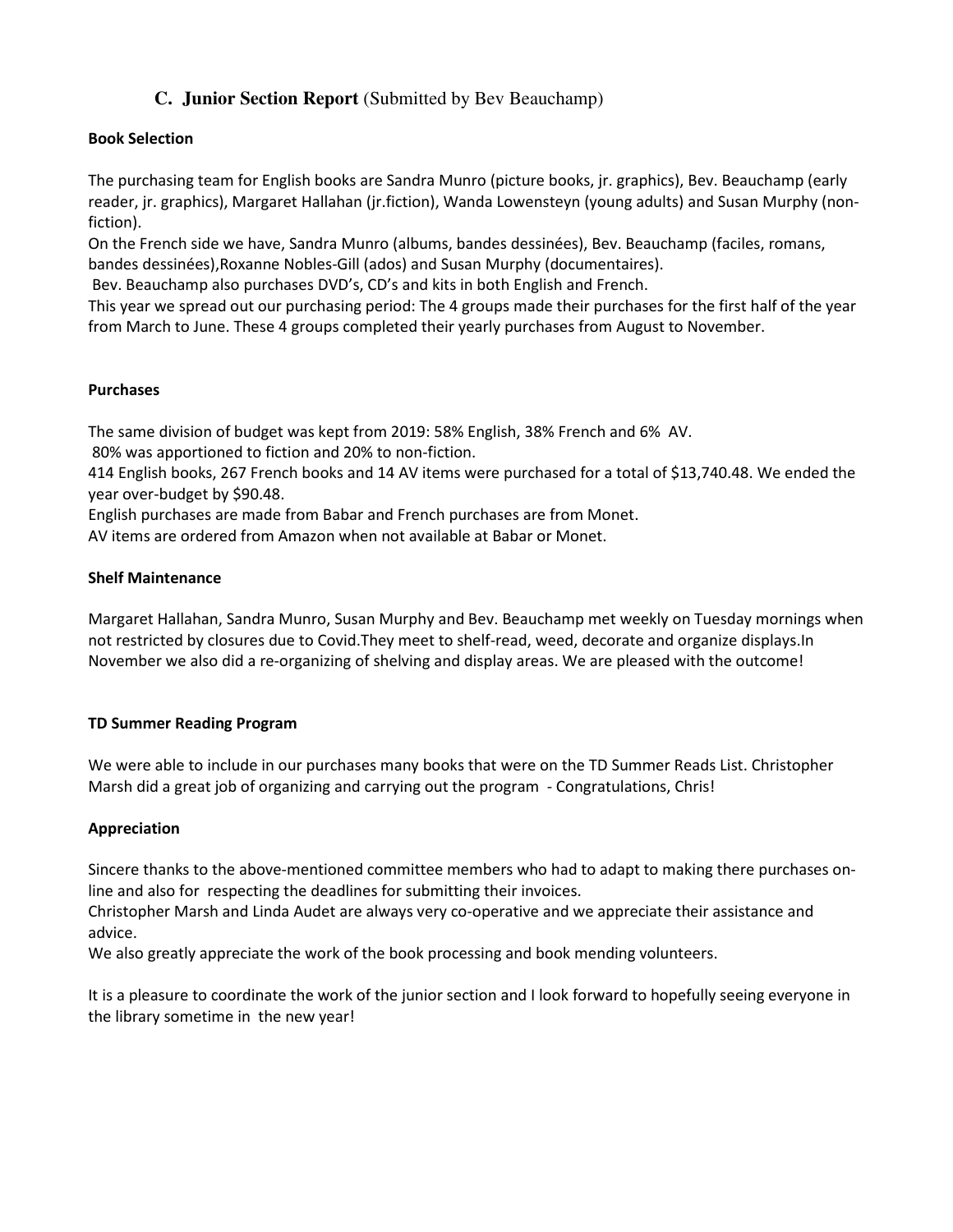### D. **Periodicals Report (**Submitted by Yolanda Rodriguez)

A budget of approximately \$2800 allows us to maintain and purchase a bilingual and diverse collection of periodicals. The pandemic affected circulation as expected, two magazines, Maison Demeure and Canadian Art, stopped publication, according to the publisher due to the pandemic.

Home trends, cooking and gardening topics continue to be the most popular magazines. Recent additions include Fine Gardening, Good Housekeeping, Architectural Digest and Hockey News. I would like to thank Danielle Brabander, for her help with cataloguing and shelving our large collection.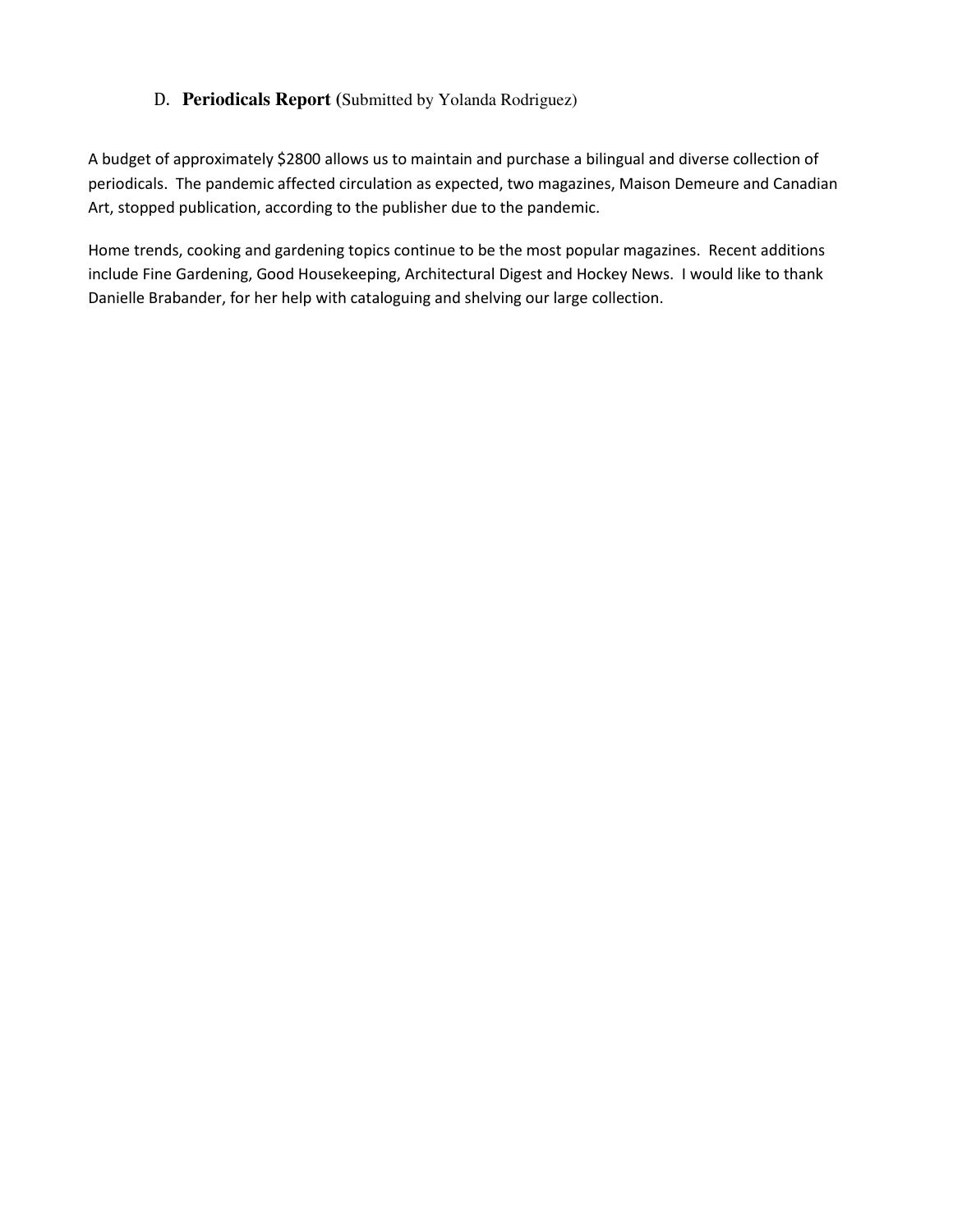### E. **Audiovisual Report (S**ubmitted by Kitty Wilkes)

The Adult Audio/Visual purchases for the year

| John Ahrens            |           | Popular Music CDs |               |           |  |
|------------------------|-----------|-------------------|---------------|-----------|--|
| Kitty Wilkes           |           | Adult DVDs        |               |           |  |
| Purchases for the year | Additions | Cost of Purchase  | <b>Budget</b> | Remaining |  |
| Adult DVDs             | 147       | 2226.49           | 2500.00       | 273.51    |  |

I want to offer my sincere thanks to Chris & Linda for their DVD suggestions through out the year.

I would also like to take this time to acknowledge the contribution of John Ahrens to the A/V purchasing team. For several years he was responsible for purchasing the popular CDs for the library. I was always impressed with the interesting and varied musical selections he made. Though most of our work together was done via email rather than in person, his sudden passing was a shock to me and many others in our community. I am grateful for the opportunity to work with him.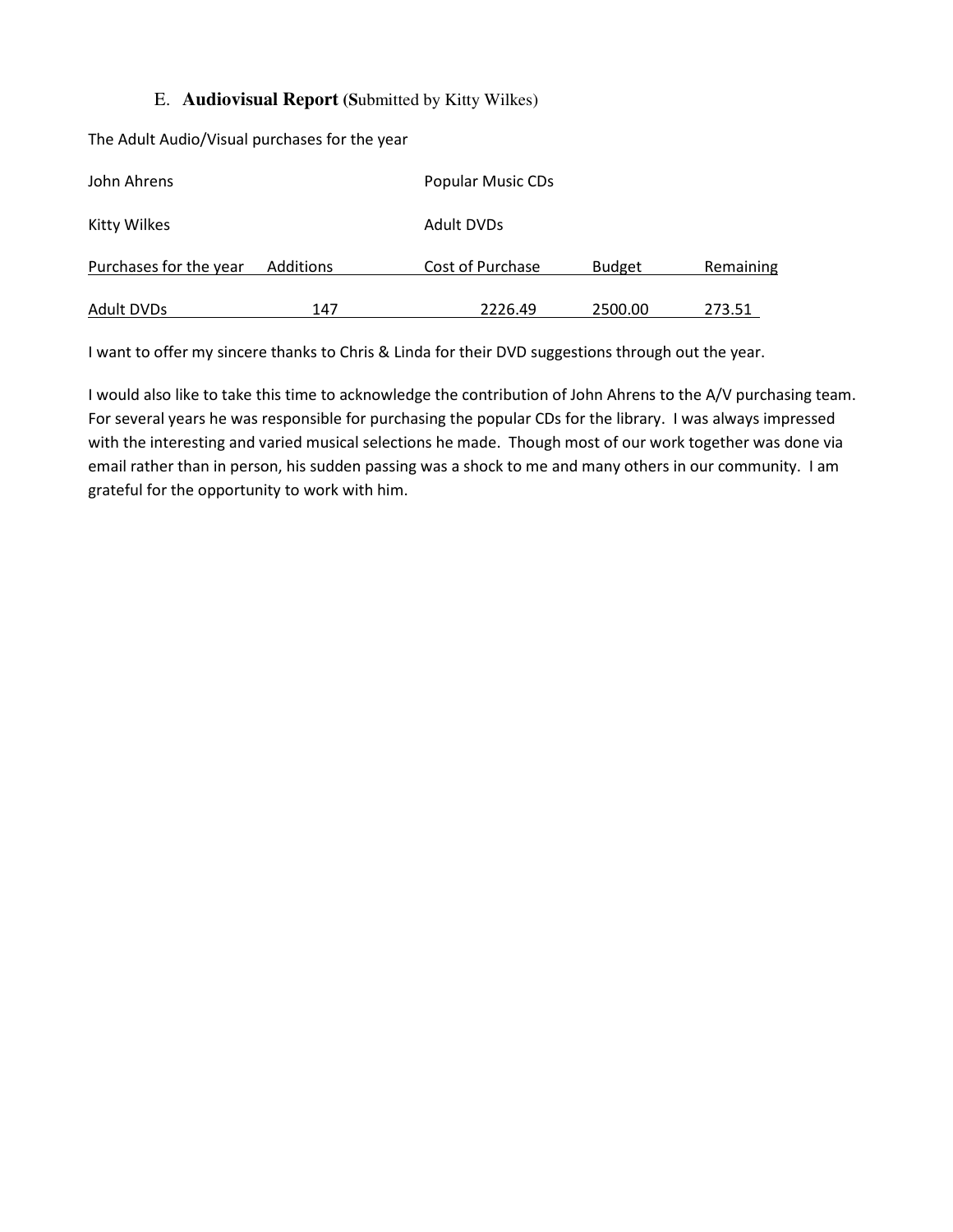### **F. Report on Exhibitions** (Submitted by Tobby Skeie)

2021 has not been the most active one for Exhibits.

At the beginning of the year, Joyce Yan exhibited some of her graphic printing techniques.

Thanks to Razieh Kiannezhad, this was followed in June with a display of plates decorated with Persian motifs.

We hope that the year to come will allow us to put on more exhibits.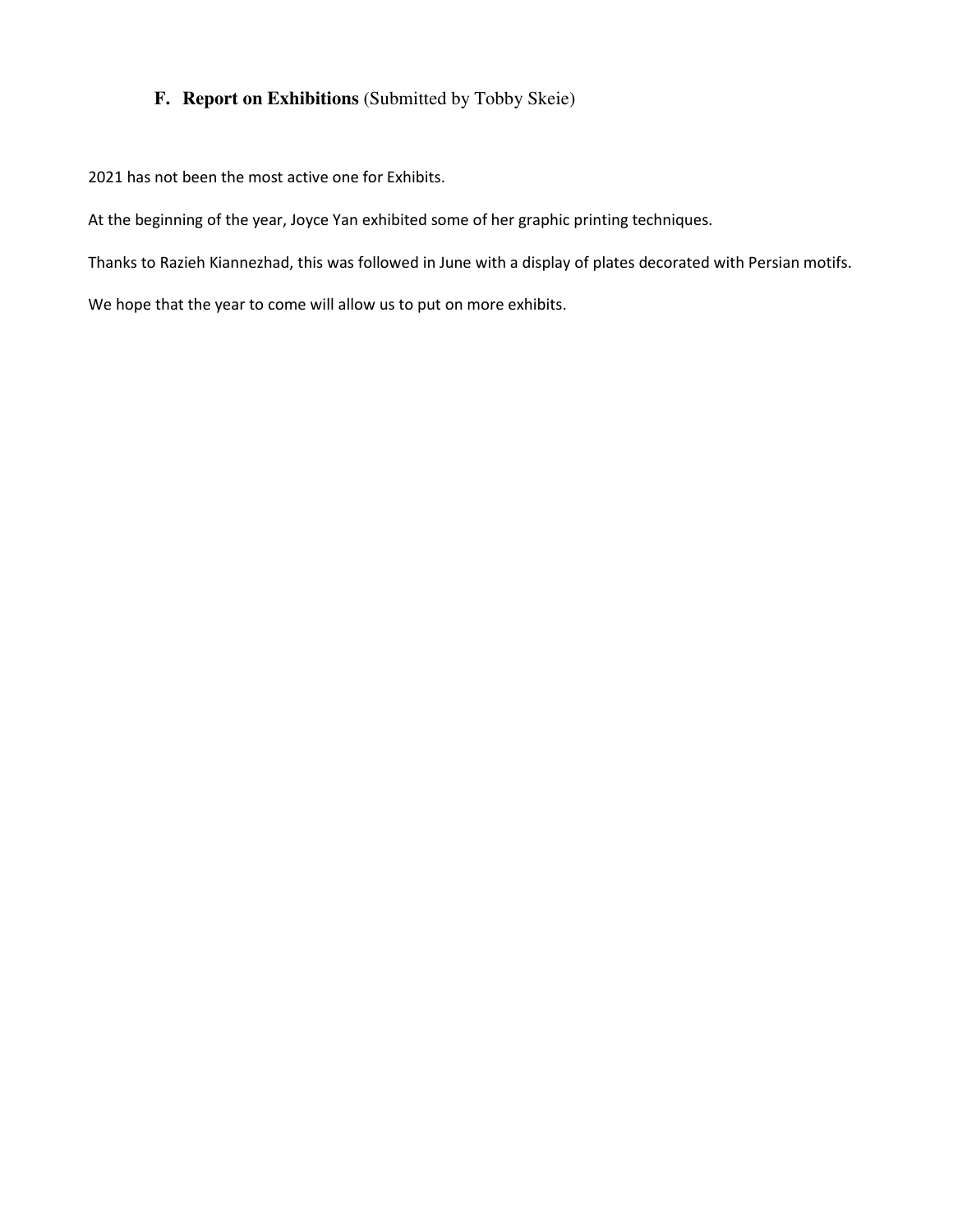### **8. Volunteers** (Submitted by Chris Marsh for Margaret Hallahan)

The library has approximately 80 volunteers. Since our last AGM, several volunteers have informed us that they are no longer able to contribute and their efforts will be missed. But, a call for volunteers last year resulted in October resulted in many new faces joining our team.

The majority of our volunteers are those who work at our circulation desk. These helpful volunteers will allow us to open up for 19 hours a week as of March. In March, there will eight 2-2.5 hours shift per week, usually staffed by 2 individuals. Our volunteers contributed also significantly when our library was closed to the public and we offered No Contact Loans. This service was offered from Monday to Friday, 2:30 to 5:00. Thank you to all the volunteers who have helped at the circulation desk this year.

Of course, many of our volunteers work behind the scenes, and many have more than one position. Our volunteers also work on the Executive Committee, the Junior and Adult English & French book buying Committees, our Magazines, the Audio-Visual collections, our exhibits, book repairs, training new volunteers, work room tasks and the News & Views. It is a very large undertaking and these activities require a lot of time and effort. Thank you to all of our volunteers working behind the scenes.

Lastly, I would like to thank Margaret Hallahan for her work. Her tasks involve coordinating the training of new volunteers and creating the monthly circulation desk schedule. This is a tough position, but she works hard, does a great job, and always has a good attitude. So thank you Margaret for the outstanding work you completed this past year.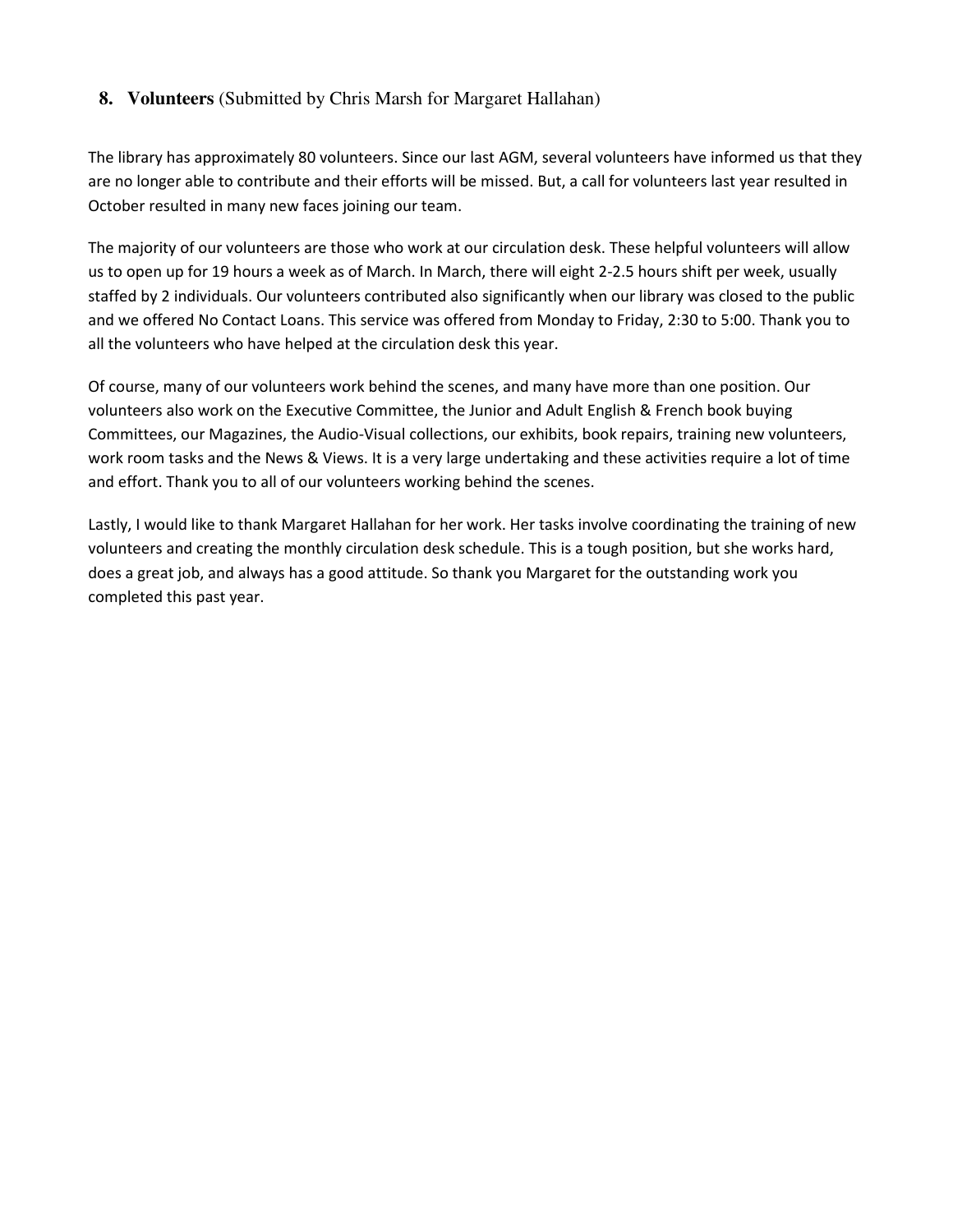### **9. Election of Examiner of the Financial Statement**

### **10. Report of the Nominating Committee and Election of Officers**

#### **Report of the Nominating Committee – submitted by Elise A. Titman**

The following library members have been nominated and accepted their nominations for Officers of the Library Executive.

President- Nadia Bissada

Vice-President- Sophie Dutoy

Treasurer- Doug Cole

Secretary-Joanne Casey

If there are no other nominations at or before the AGM, the slate will be declared elected by acclamation.

#### **11. Questions and comments from the public**

#### **12. Adjournment**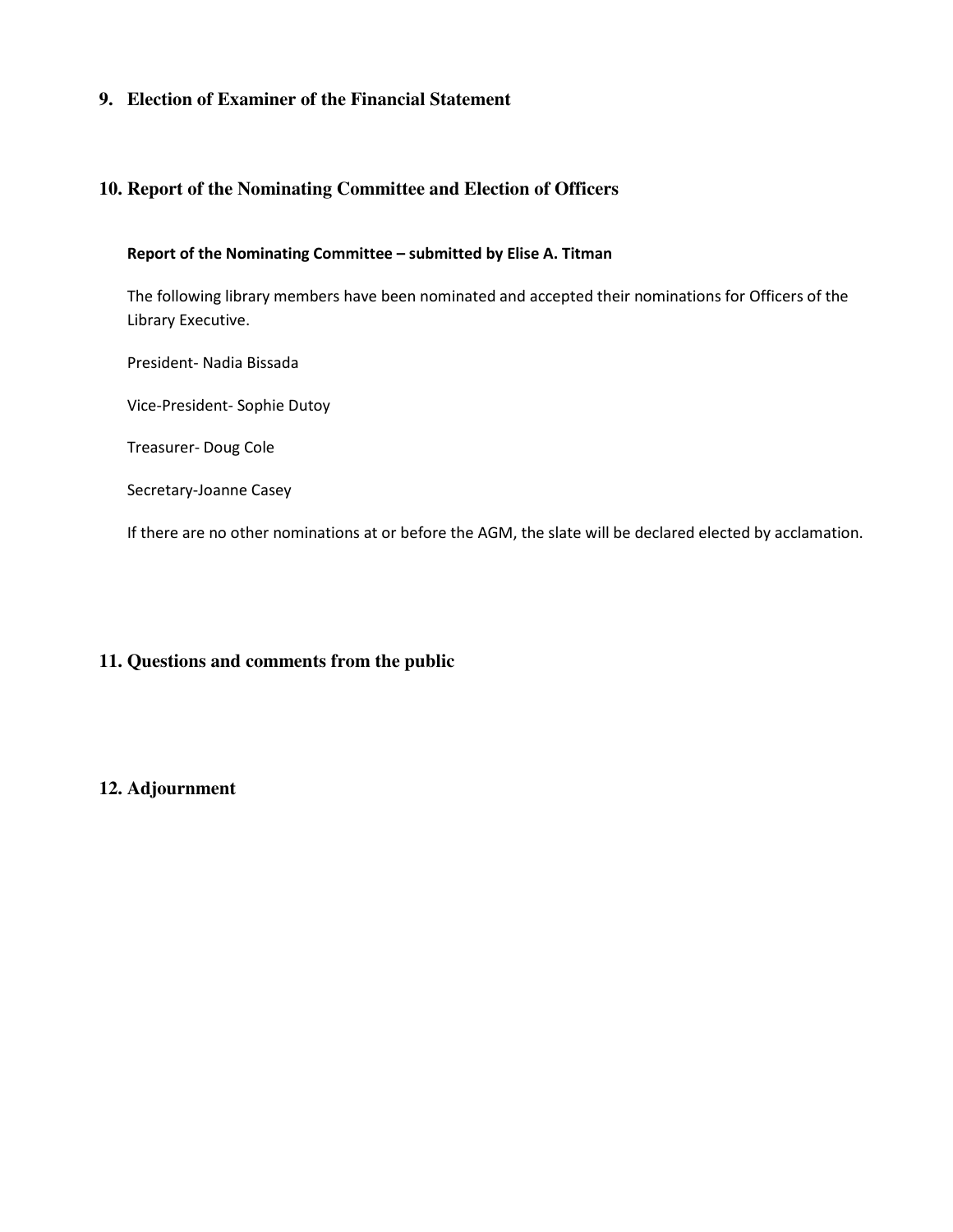### **Translation of the Report of the Adult French book Selection Committee**

### **For the Annual General Meeting of February 28, 2022**

#### **OUR BUDGET:**

The 2021 budget allocation for the purchase of French adult books totaled \$15,000. The full amount was spent with a small overdraft of \$6.10.

#### **AVERAGE PRICE OF FRENCH ADULT BOOKS**:

The average price for French language books published in Québec is \$26.98 versus foreign books which is \$36.27. Thus, the average price is \$32.48 for both categories and as such the average price remained the same (for all intended purposes) as 2020 (\$32.58). Books published locally were slightly less expensive in 2021 versus foreign books which saw an 3% increase from \$35.21 to \$36.27.

For audio books, the average price is \$49.77.

#### **BREAKDOWN OF PURCHASES:**

The 2021 budget allowed us to purchase 439 books and 15 audio books: of these, 179 were by Quebec authors and 260 were by foreign authors.

Their distribution is broken down into 3 main types:

- Novels
- Non-fiction
- Graphic novels

The lion's share of the budget went to novels at 66.79%, and 29.02% to non-fiction and 4.17% to adult graphic novels.

When comparing to 2020, we purchased 4% more novels, 3.5% less non-fiction and approximately 0.50% less graphic novels.

These results demonstrate that we were more in tune with our patrons' requests.

1,128 French books were borrowed in 2021. The breakdown is as follows: 67.02% novels, 22.34% non-fiction and 10.63% graphic novels.

Therefore, this year's objective regarding the selection of books should be to acquire less non-fiction, a few more graphic novels and to stay on track with purchasing novels.

Now, regarding novels: the most popular categories are (in decreasing order):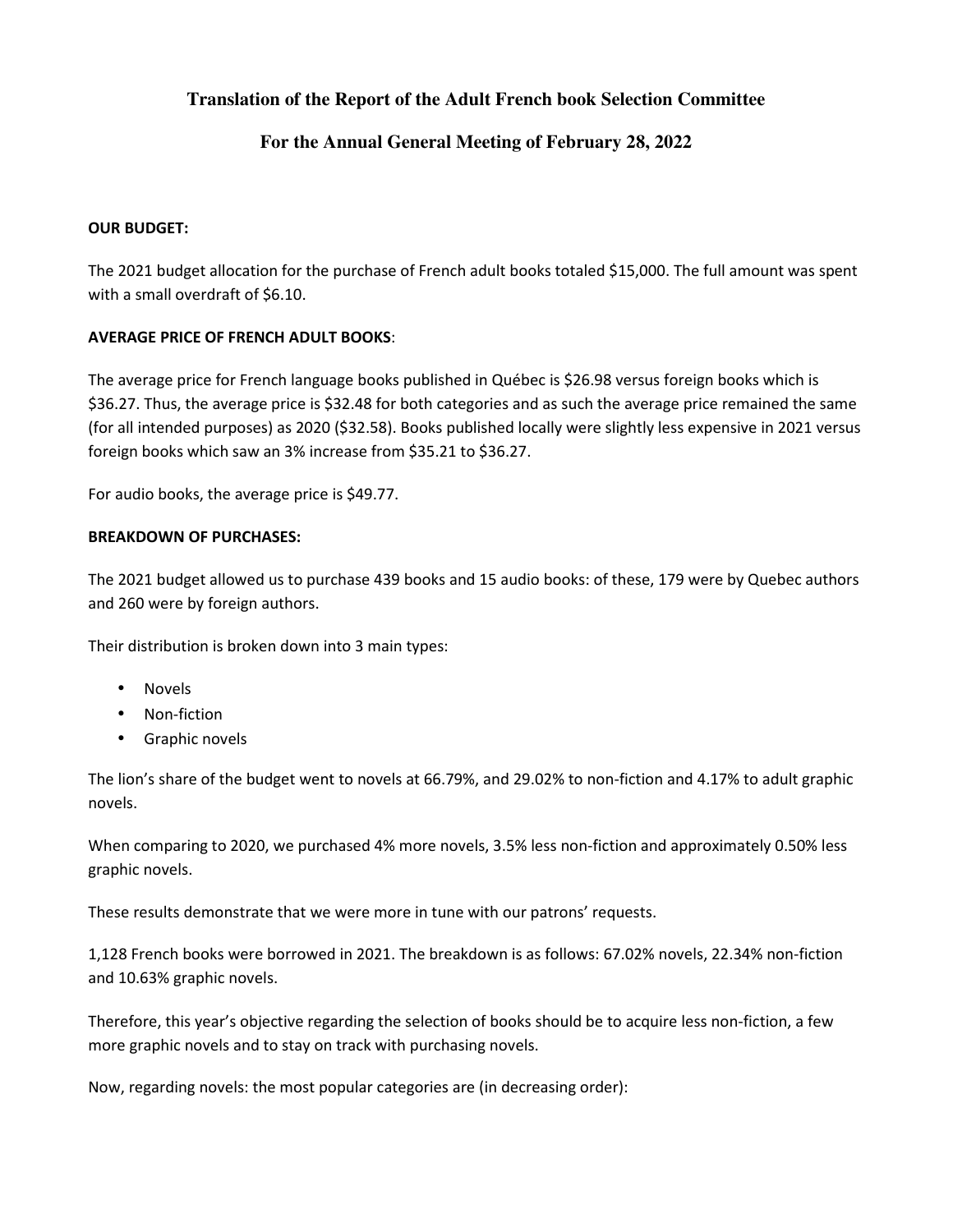Adult general category

Adult mystery (detective story)

Adult historical novel

Adult biographies

Adult psychological thrillers

We noticed that our purchases in 2021 are aligned with the top bestselling book categories.

In our analysis, we were also interested in our patrons' preferences: local authors were preferred over foreign writers. We noted that out of the 1,128 books borrowed, 673 were written by Quebec authors and 455 written by foreign authors.

This is the breakdown by type of books:

| Novels:                 | 419 (QC) | 337 (Foreign) |
|-------------------------|----------|---------------|
| Non-fiction:            | 210 (QC) | 42 (Foreign)  |
| Graphic novels: 44 (QC) |          | 76 (Foreign)  |

When comparing this data against the breakdown of Quebec books versus foreign books purchased in 2021, we offer the following conclusions:

While nearly 60% of French borrowed books are written by Quebec authors, only 40% of our purchases were for local authors.

It will be very difficult to reverse this trend, as we need to take into consideration that the Quebec publishing market produces less books in comparison to the global market.

That being said, in 2021, we managed to increase our purchases of Quebec authors by 6 % in comparison to 2020. Our role is to uncover a maximum of quality titles to add to our collection while remaining vigilant in promoting the local literature.

#### **SUGGESTIONS:**

We have received 26 suggestions for book purchases in 2021 in comparison to 36 in 2020 and 23 in 2019. All suggestions were purchased.

#### **AUDIO BOOKS:**

We bought 15 foreign audio books in 2021 and we observed that this format is really not popular.

This year, we will inquire about the availability of audio books from Quebec authors and we will monitor to see